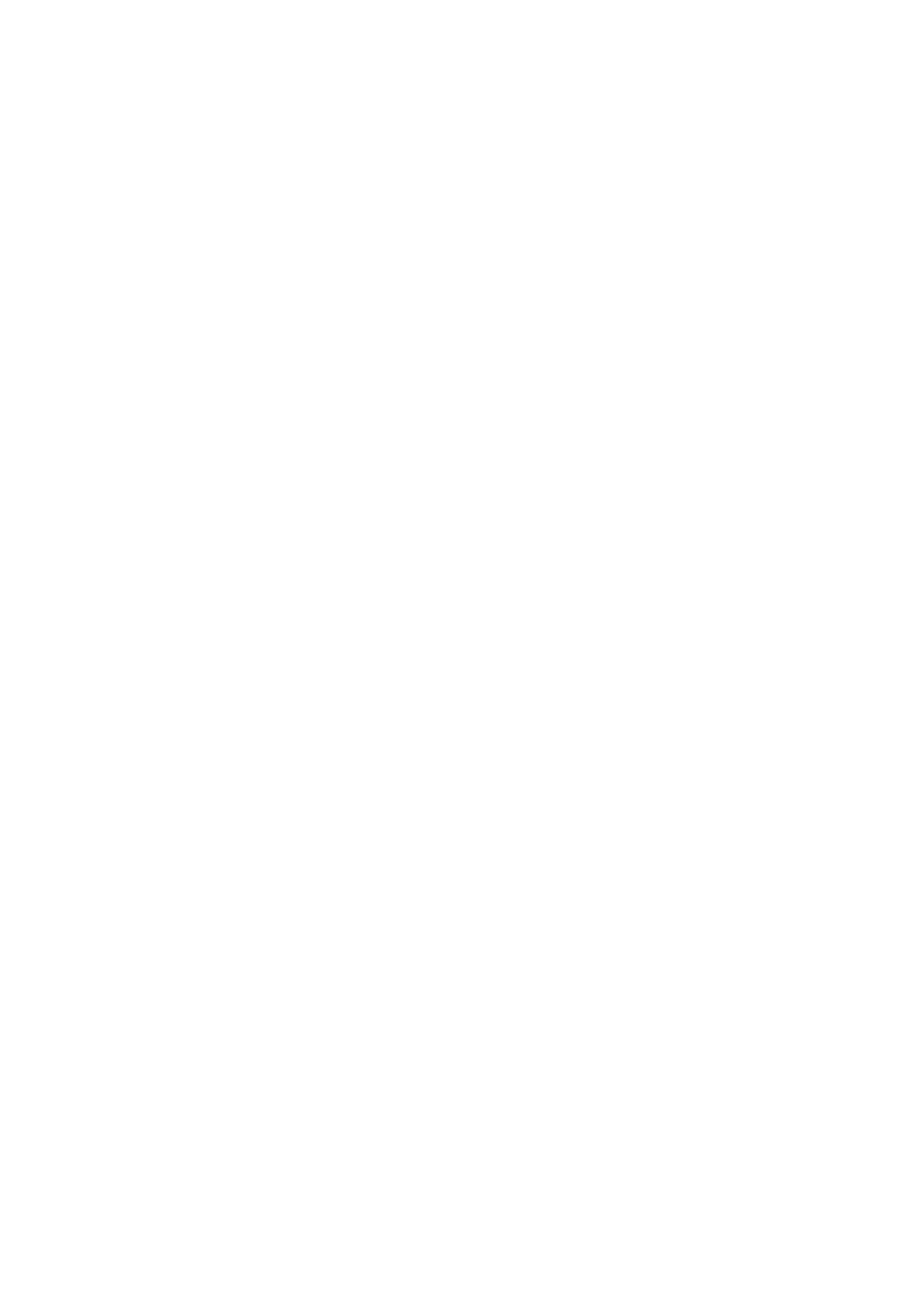

#### **Contents**

| <b>Preface</b>    |                                                                 | $\mathbf{2}$ |
|-------------------|-----------------------------------------------------------------|--------------|
| <b>Chapter 1</b>  | <b>How Do You Rate Yourself?</b>                                | 3            |
| <b>Chapter 2</b>  | <b>Choose Your Words Carefully</b>                              | 4            |
| <b>Chapter 3</b>  | <b>What Is Inner Confidence?</b>                                | 5            |
| <b>Chapter 4</b>  | <b>What Is Outer Confidence?</b>                                | 7            |
| <b>Chapter 5</b>  | <b>Our Confidence</b>                                           | 9            |
| <b>Chapter 6</b>  | <b>Suggestion 1: Learn to Be Flexible</b>                       | 10           |
| <b>Chapter 7</b>  | <b>Suggestion 2: What You Do and How You Act Really Matters</b> | 14           |
| <b>Chapter 8</b>  | <b>Suggestion 3: Create Security and Set Boundaries</b>         | 16           |
| <b>Chapter 9</b>  | <b>Suggestion 4: Express Your Love and Affection</b>            | 20           |
| <b>Chapter 10</b> | <b>Suggestion 5: Get Involved</b>                               | 24           |
| <b>Chapter 11</b> | <b>Suggestion 6: Develop Independence</b>                       | 26           |
| <b>Chapter 12</b> | <b>Suggestion 7: Treat Your Child with Respect</b>              | 28           |
| <b>Conclusion</b> |                                                                 | 31           |
|                   |                                                                 |              |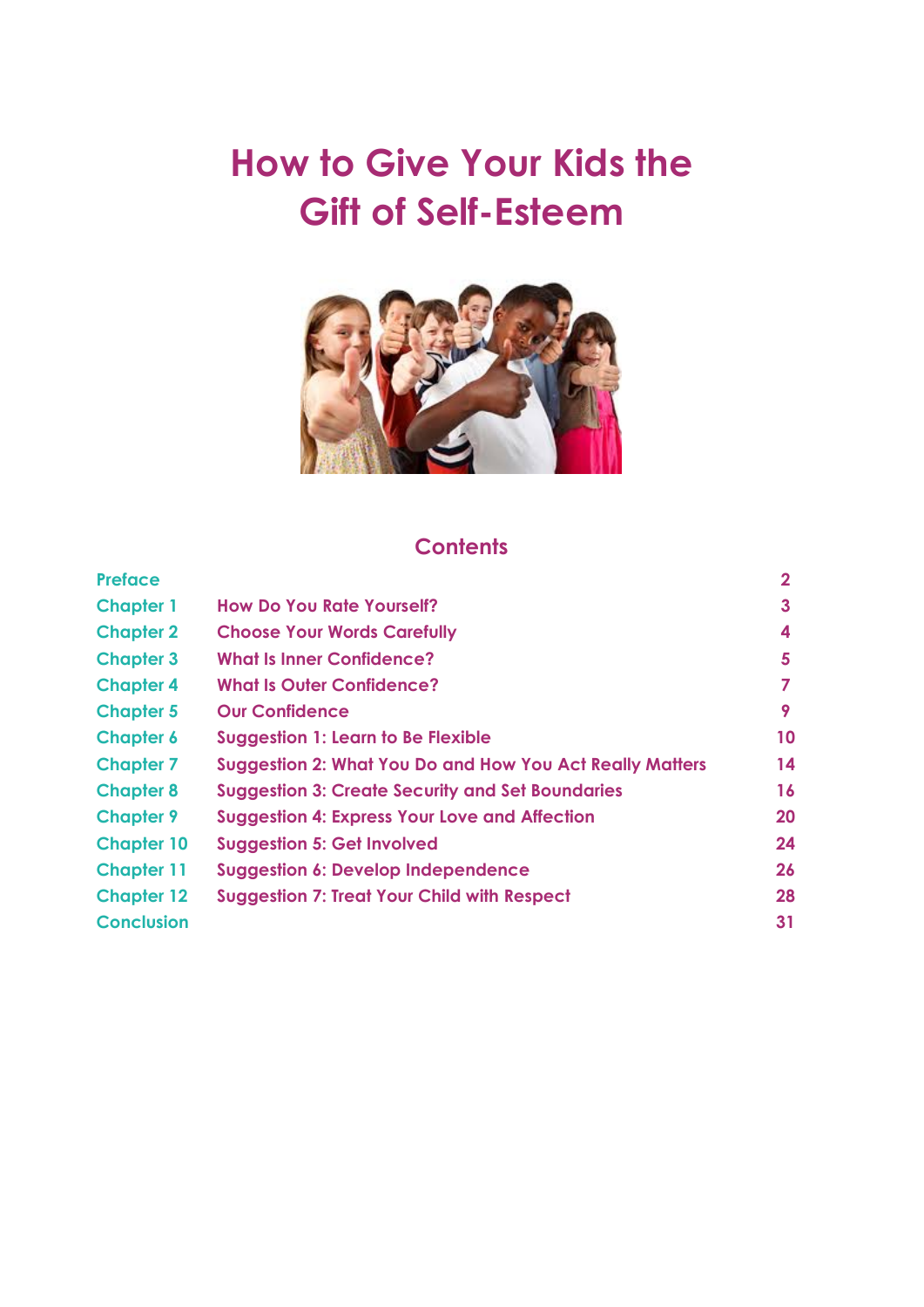# **Preface**

**T**he death of my dad made me look back over our lives together and reflect on what I truly loved and respected about him. He made such a difference-not only in my life, but to all the people he met. Then it came to me, walking my dogs one day. The most precious gift he had given me was self-belief.

Self-belief is trust in your own ability. But where does that ability come from? It comes from self-esteem, and self-esteem comes from the Latin to estimate. So, self-esteem is how you rate yourself deep down. It is a belief and a confidence in your own ability and value. It is not the same as arrogance, which is a slightly aggressive, false sense of belief. Self-esteem is a gentle knowing that:

- You like yourself.
- You think you're a good human being.
- You deserve love.
- You deserve happiness.
- You feel deep down in your inner knowing that you are an okay person.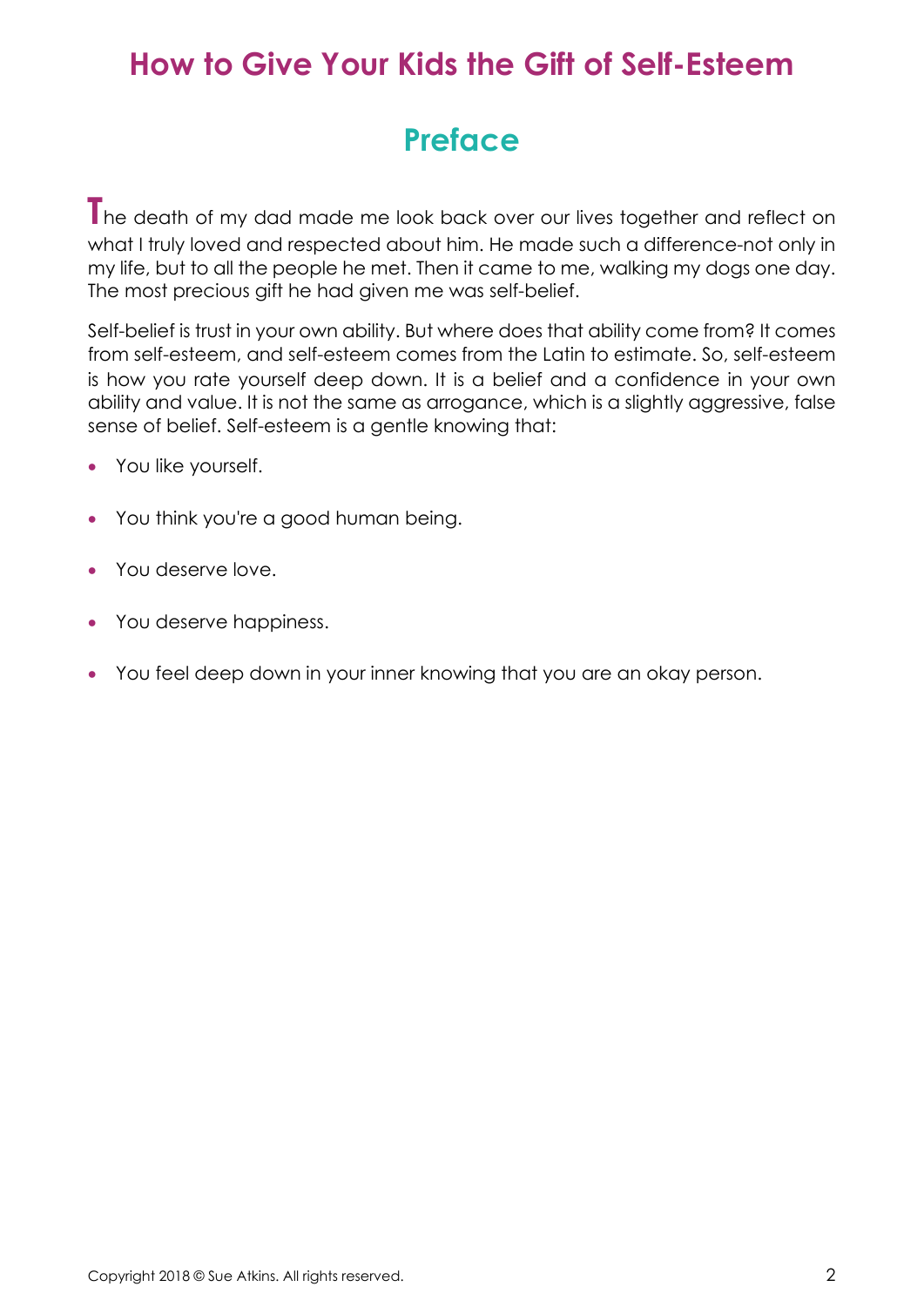# **Chapter 1 How Do You Rate Yourself?**

**S**ome people think that self-esteem means confidence, and although confidence is part of it, it is rather more than that. There are many apparently confident people who have poor self-esteem. Actors, comedians, and singers all appear to shine on stage.

Think of Robbie Williams, Marilyn Monroe, or the Princess of Wales. Many confident people are desperately insecure, and having public adulation is no guarantee of having self-belief.

Much has been written about the issue of building confidence in children. As a teacher for twenty years, I became more and more passionate about teaching children, through Circle Time, to develop and nurture their self-belief, inner confidence, and self-worth. On average, we have 90,000 thoughts a day and 60,000 of those are repetitive! So, remember to help your child think positively.

Consider that Einstein observed that for every negative message the brain receives, it takes eleven or more positive messages to negate its effect.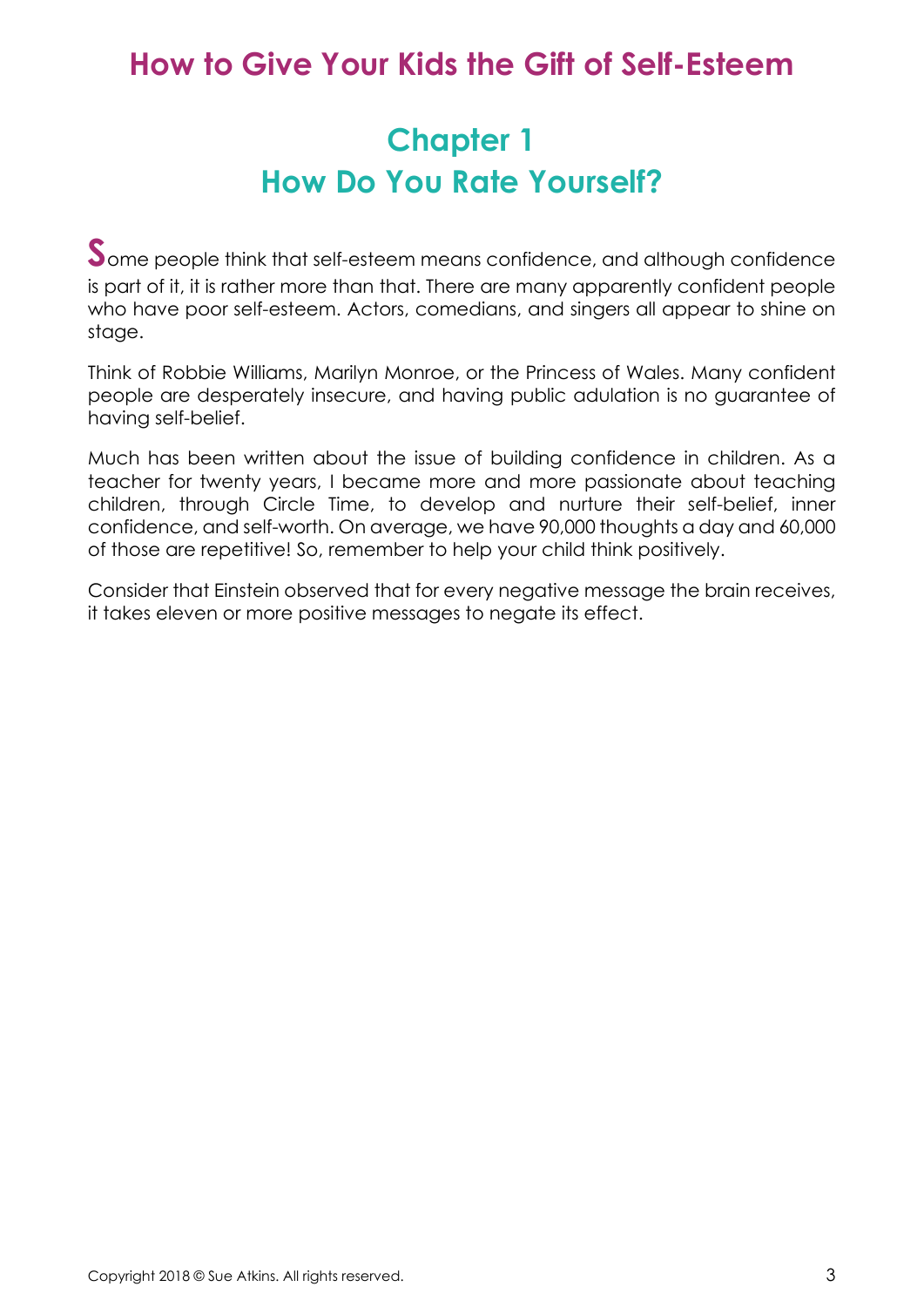# **Chapter 2 Choose Your Words Carefully**

**S**elf-belief is like a muscle-if you use it regularly, it will get stronger and grow. With regular exercise you will be able to cope with whatever life throws at you. By the same principle, if you fail to regularly exercise this muscle, it becomes limp, weak, and flabby.

When you rely wholly on yourself and build up your self-reliance, you experience a quality that only truly powerful individuals share: the belief in your own ability to make good things happen.

Self-reliance is the key that will open-up a world of fearlessness, freedom, and opportunity. It is when you believe in your own strengths that you can achieve great things and a determination not to quit. Only then will you experience what separates high achievers from their critics.

The powerful person is within. It is my passion to help parents give this wonderful gift to their children, like a ripple in a pond, each generation building on the last. In every situation in life, whether it's business, relationships, or romance, neediness and displays of insecurity make people feel uncomfortable.

#### **As the relationship expert Chuck Spezzano says***: "When you're needy, you're hungry and the other person feels they're your lunch!"*

Children need to be given a strong, healthy self-image, because from that solid foundation, everything else in life will become easier and more straightforward. Your current self-image is the result of the repeated messages and instructions you received as a child from your authority figures. The way you see yourself today is the result of conditioning by your parents, family, teachers, and other influential adults and peers in your life.

The way you think about yourself determines everything you do, say, act, and believe because the world around you is a reflection of your inner world. Whatever you see outside, you have a parallel inside. The inner world is the one that gives you the feeling and belief that you are okay. The outer world enables you to appear and behave in a manner that looks like you are self-assured. Both the inner and outer types of confidence support each other.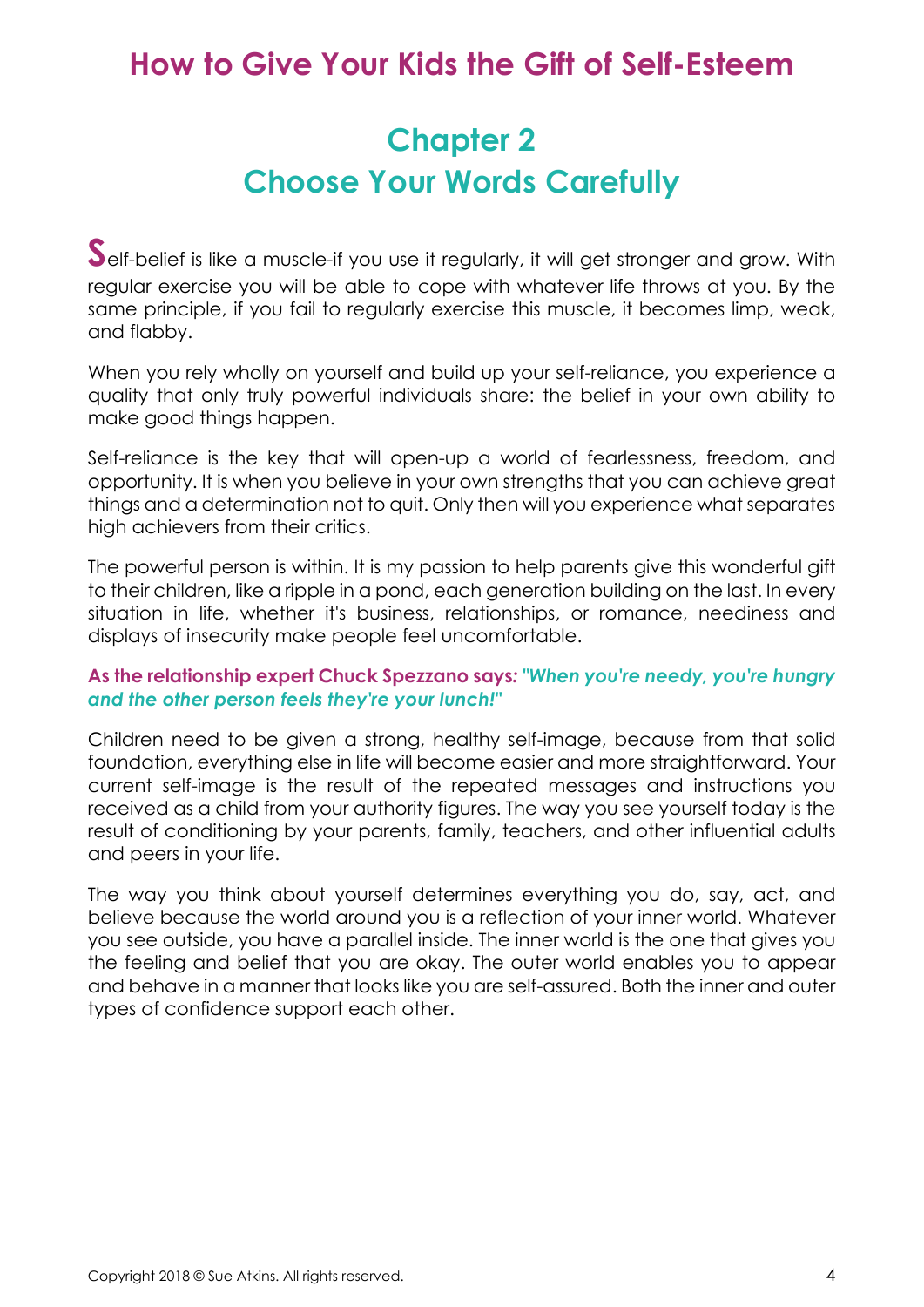# **Chapter 3 What is Inner Confidence?**

#### **There are four main elements to inner confidence:**

- 1. Self-love
- 2. Self-knowledge
- 3. Clear goals
- 4. Positive thinking

#### **Self-love**

Confident people love themselves, and it is obvious to everyone that they care about themselves because their behaviour and lifestyle is self-nurturing. As our subconscious mind has been successfully programmed by simple, repeated instructions and messages from others around us, it is therefore very important that children learn how to enjoy being nurtured and learn how to do this for themselves.

They need to feel proud of their good features and concentrate on making the most of them and take responsibility for their own happiness. They need to feel that they are good enough just the way they are. They must learn to approve of themselves completely, including in the presence of others, and trust themselves. They must also treat themselves with complete respect.

#### **Self-knowledge**

Inwardly confident people are also very aware. They don't analyse their navels, but they do reflect on their feelings, thoughts, and behaviours. If children develop good self-knowledge, they will be more able to meet their full potential.

They will also grow up with a firm sense of their own identity and be able to be comfortable as an individual and not just as a sheep following the crowd-a very important attribute during teenage years, the time of peer pressure. Children will be more likely to have friends who are "open," as they know what qualities they need from friendship and will not be so defensive at the first hint of criticism.

#### **Clear goals**

A sense of purpose always surrounds confident people, because they have a clear idea of why they are taking a particular course of action, and they have realistically worked out the kinds of results they will get. If children develop this habit, they will not need to be dependent on others to make them do things. They will have more excitement and positive energy as they will be far more motivated. They will be more persistent, and they will learn to monitor their own progress in the light of their goals.

They will even find decision making relatively easy, because they will have a clear idea of what they want and how to get it. So, teaching a child how to set simple, clear, achievable goals is a really positive step towards developing a self-confident adult.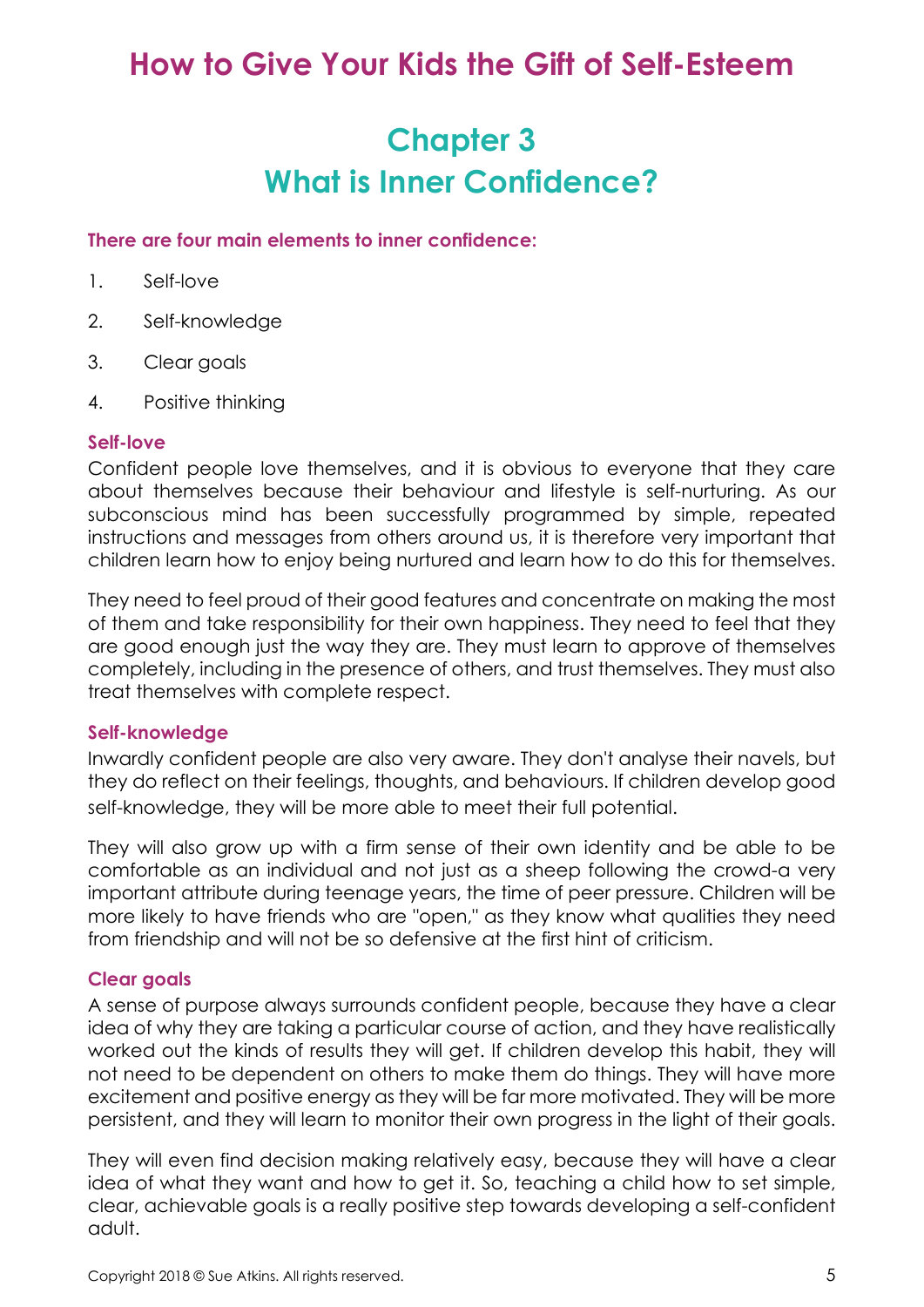#### **Positive thinking**

Confident people are usually great company! One of the reasons is that they are in the habit of seeing the bright side of life and are expecting and looking for good, positive experiences. Children who develop this, grow up expecting life to be generally good, and they learn to think and see the best in people. They believe that most problems have a solution, and they don't waste their energy worrying about possible negative outcomes. They are flexible to change, because they like the excitement of growth and development.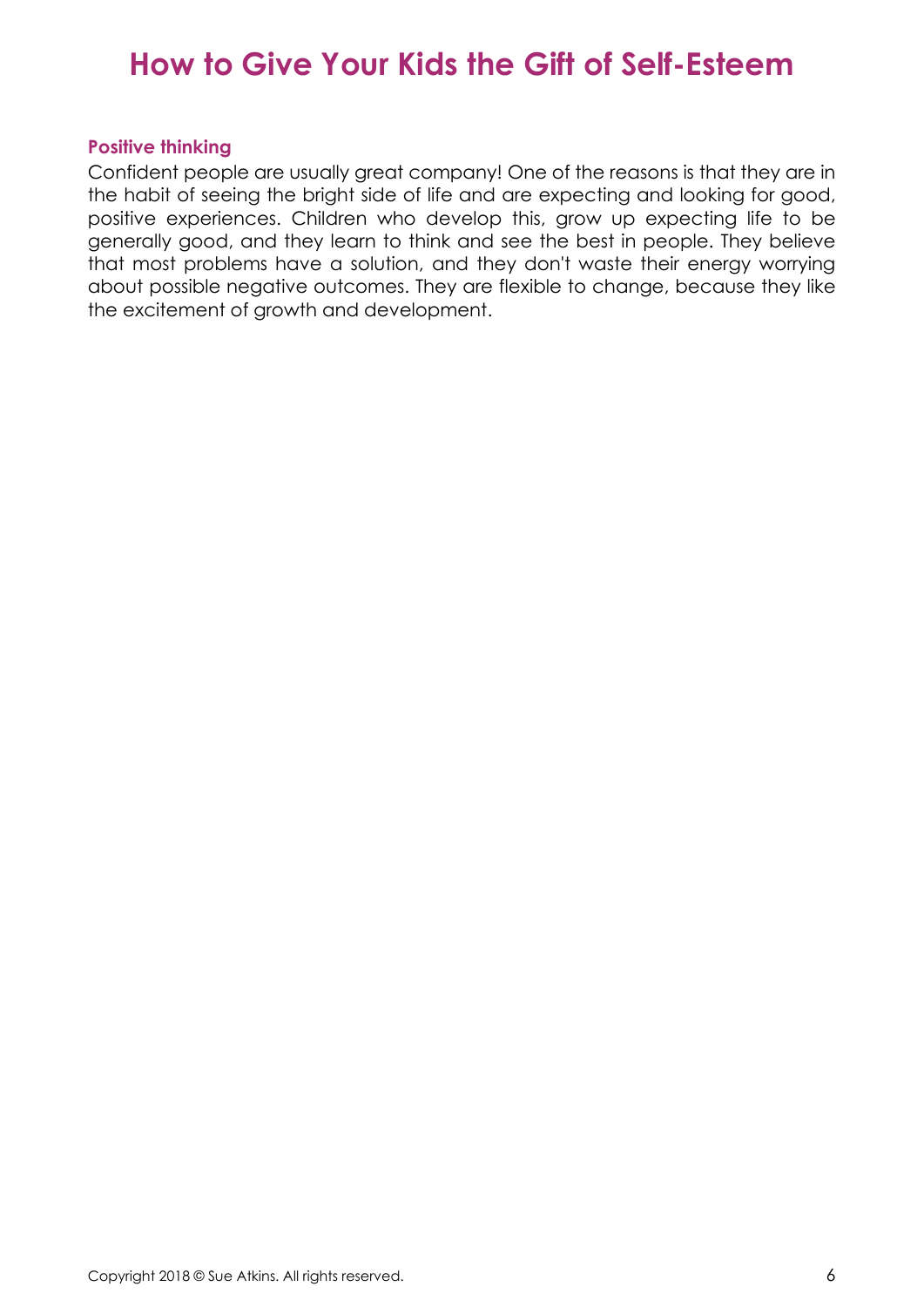# **Chapter 4 What is Outer Confidence?**

**T**here are also four main elements to outer confidence:

- 1. Communication
- 2. Assertiveness
- 3. Self-presentation
- 4. Emotional control

It's no wonder that really great schools pay attention to the attainment of these skills, as well as academic achievements, because they know that children who have these skills will have a huge head start in the adult world, and that they will also stand a much better chance of having a fulfilling personal and social life. They need to feel proud of their good features and concentrate on making the most of them and take responsibility for their own happiness. They need to feel that they are good enough just the way they are. They must learn to approve of themselves completely, including in the presence of others, and trust themselves. They must also treat themselves with complete respect.

#### **Communication**

Children who are able to communicate effectively are less frustrated and more empathetic to other people. They are able to make small talk with people of all ages and all kinds of background, and they know how to move conversations from small talk onto a deeper level. They use nonverbal communication effectively so that it matches their verbal language, and they read other people's body language easily. They can discuss and argue rationally and articulately, and they can speak in public without being paralysed with anxiety.

#### **Assertiveness**

If you teach your children to be assertive, they will rarely have to resort to aggression or passive tactics to get what they want out of life or relationships. They will be able to express their needs straightforwardly and stand up for their rights and the rights of others. They will be able to receive compliments freely and sensitively and give and receive constructive criticism easily.

#### **Self-presentation**

This skill will teach children the importance of looking the part of a confident person. It will enable them to make a good first impression. It will enable them to choose the clothes that are appropriate for different roles and occasions, for example, and will make them aware of the impact of lifestyle symbols {like the house, the car, etc.). It will not restrict them by trying to please others continually.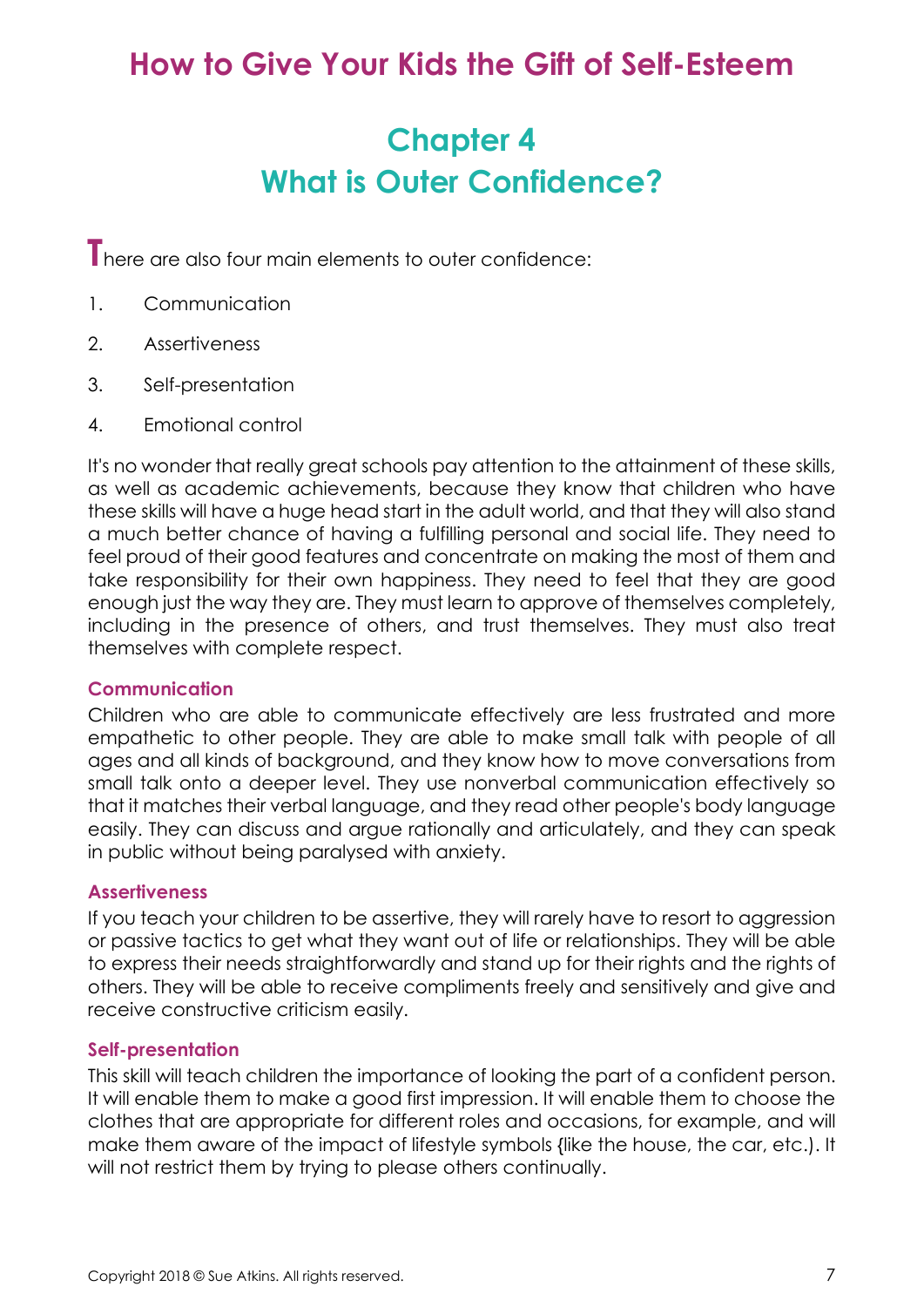#### **Emotional control**

Confident people are usually great company! One of the reasons is that they are in the habit of seeing the bright side of life and are expecting and looking for good, positive experiences.

Children who develop this, grow up expecting life to be generally good, and they learn to think and see the best in people. They believe that most problems have a solution, and they don't waste their energy worrying about possible negative outcomes. They are flexible to change, because they like the excitement of growth and development.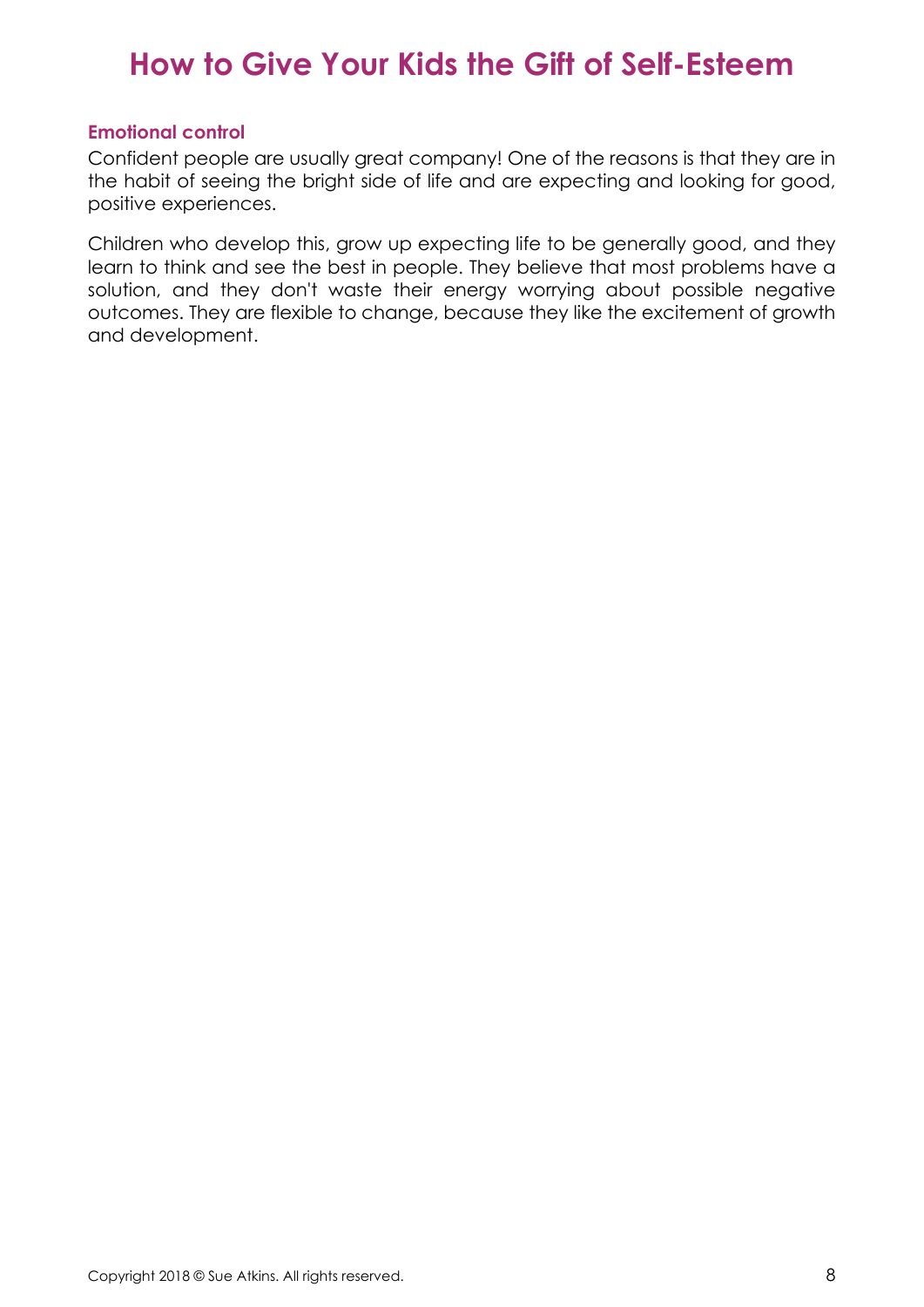# **Chapter 5 Our Confidence**

**I**s confidence won and lost, or is it something we are born with? We are all born with our own personality traits, but it is not so much whom we are when we are born that counts, but whom we are encouraged and allowed to become.

#### *To respond to our children's needs, we must change ourselves. Only when we are willing to undergo the suffering of such changing can we become the kind of parents our children need us to be.*

#### - *M. Scott Peck.*

As a parent you have a big responsibility to support your child and develop this crucial belief in him. Are you ready for this amazing challenge?

Raising confident children begins with your confidence because confidence is contagious. As your confidence grows, you will notice a real difference in yourself. The great benefit is that people around you will begin to see you in a different light and will react and treat you in new and positive ways, too.

But most of all your kids will respond to you differently and in more positive ways as you exude this new confident, energetic, and assertive attitude. The key thing to remember is: *What you practise, you become.*

By working on your confidence, you become more confident, and your parenting becomes easier and more rewarding. Parenting confidence results in more fun, freedom, and opportunities to do what really works for you. That's why I've developed my Positive Parent Daily Workout TOOLKIT to help support you as you discover new ways to do things. By doing the exercises on the CD regularly you will unlock your natural confidence and be able to explore your parenting potential.

In the following chapters you will discover some important basic and essential principles that will help you strengthen your parenting, develop your child's selfconfidence and build the relationship that you can both enjoy.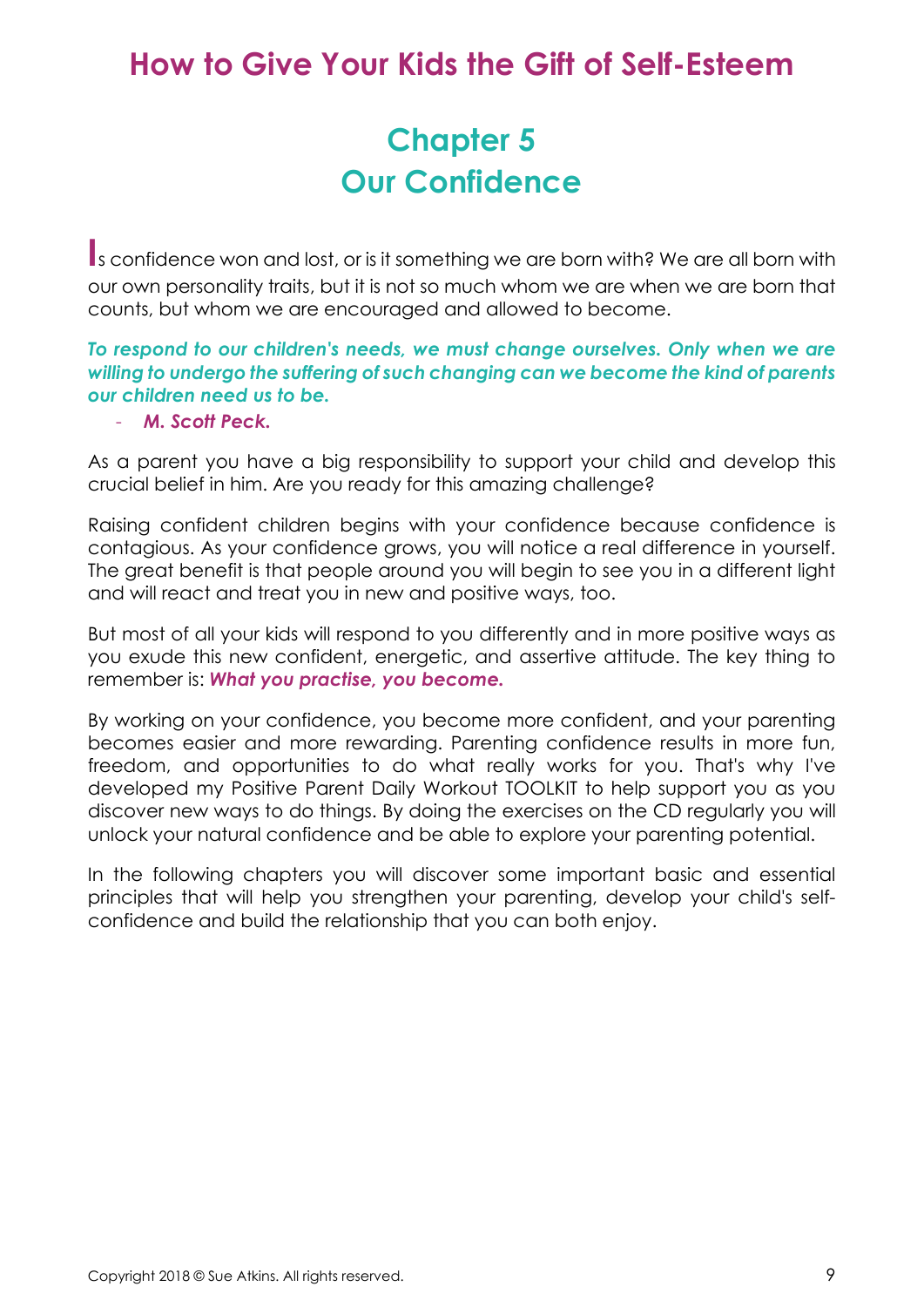# **Chapter 6 Suggestion 1: Learn to Be Flexible**

The only time I can think of when one size fit all is when I bought some cheap socks from the Pound shop at Christmas. They really do stretch to fit everyone!

Parenting isn't like this. It's true that the basics of good parenting apply to all children, but the way these principles are put into practice must be tailored to fit your child's age, personality, interests, and circumstances. You shouldn't change any of the fundamentals, but you must adapt them and be flexible to fit your child's character and your family style.

#### *The important thing to remember is that your role as a parent changes as your child grows. It's that simple!*

The basic principles of good parenting stay the same throughout childhood and adolescence, but as your child grows and matures, her abilities, concerns, and needs change too. Good parenting is flexible, and it needs to fit into your child's stage of development. What worked well when your child was in nursery won't necessarily work when he reaches junior school, nor will it likely work when he enters adolescence.

This may seem obvious, but you'd be surprised at how many parents refuse to change their ways as their children develop and then find themselves wondering why they are having so much difficulty using techniques that always seemed to work before.

I think it is helpful to understand what developments are taking place and what they mean to you as a parent. There are four very important points to bear in mind.

**First,** when your child develops from one stage to the next, he is changing on the inside as well as on the outside. Your child is not just growing in shoe size but is changing in the way he thinks and feels, what he thinks about himself, what he is capable of, and how he relates to other people, including you.

**Second,** the psychological stages of development that children go through are reasonably predictable, which makes it easier to anticipate. The strange thing is most parents make a special effort to learn how to parent during infancy, but they don't expend as much energy on the pre-school, pre-teen, or adolescent stages and just hope that problems will go away. Don't make that mistake! Learn about each stage of development before your child gets there so that you can remain prepared and flexible to the changes. This is a key skill in being a good parent and building self-confident, well-balanced children.

**Third,** remember that children are all unique and develop at their own pace and speed, and you can't rush them through a particular phase. Sometimes they take two steps forward and three steps back!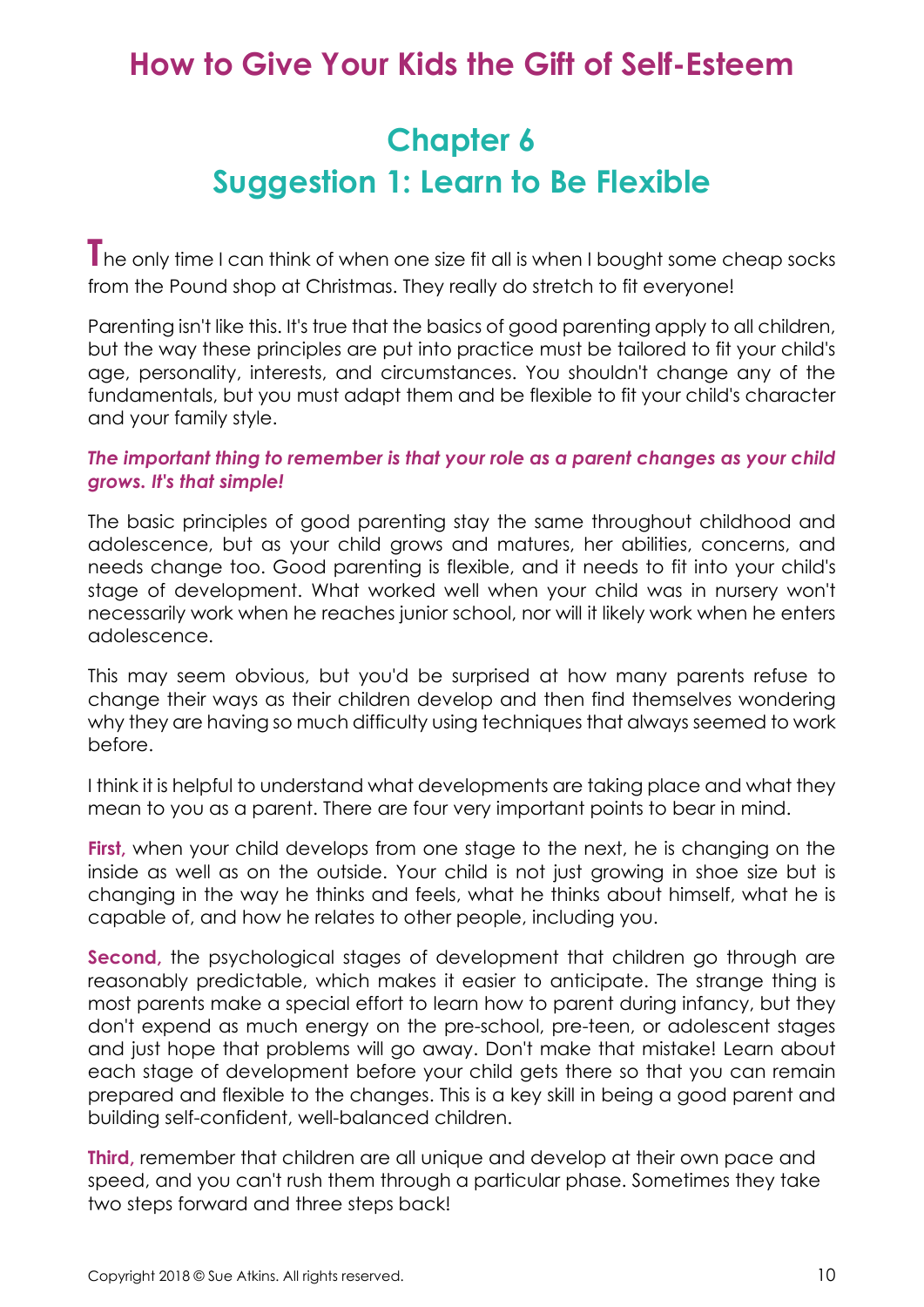**Fourth,** remember that your children are developing and changing, therefore, so are you! Enjoy the opportunities being presented to you. Don't see them as a negative experience. Grow, develop, and discover together.

The drive and independence that is making your three-year-old say "no" all the time is actually the same process that makes your thirteen-year-old daughter argumentative at the dinner table. It is also what makes her more inquisitive in the classroom.

Embrace the wider implications of your child's actions. It's all about getting "inside" the mind of someone your child's age. It's all about empathy. If you can understand your son's new-found obsession with shutting his bedroom door, because he's discovered privacy, then you'll understand why he loses the plot when you walk into this room without knocking.

Remember what it felt like to be sixteen and hopelessly in love with someone who doesn't even notice you? Then you'll naturally say the right thing to your daughter when she comes home one night in a flood of tears.

Remember, parenting is not about winning and losing, it's about helping your child develop self-confidence in a healthy, balanced way. Sometimes it is about you changing, stepping back, and being mature and magnanimous. It is about you staying flexible.

Adjusting your parenting style to match your children's temperament is also useful to bear in mind when you're developing your child's confidence.

It always makes me smile to see how a parent's attitude changes once they've had a second child. First-time parents are invariably staunch believers in the nurturing side of the debate. They are confident that the experiences they've created for their child have made them what, or who, they are. The second child then comes along, and the parents look at the two children's personalities and realise that they are like chalk and cheese-even though they've been raised the same way. One is placid, the other highly strung. One is tidy, the other totally untidy. One takes easily to new situations; the other doesn't like change. One needs hardly any sleep, the other needs twelve hours! So, it becomes obvious that nature is contributing to your child's development, as well as nurturing.

As a parent you must take this properly into account and accept it to build selfconfidence. Adjust your parenting to fit your child. A wary child can't help being wary, or an active child can't help being active. The skill is to recognise your child's uniqueness and create situations that take advantage of your child's natural strengths and avoid accentuating his weaknesses. Otherwise, you belittle their selfesteem and make them feel a failure. Again, don't fight your child's temperament, celebrate and work with it to create a happy, relaxed, self-confident child, comfortable with his own temperament.

Children don't develop in straight lines. As it is a gradual process, it is worth remembering that a lot of development occurs in spurts. Sometimes your child is developing psychologically in sprints-they rest and recover, then they sprint ahead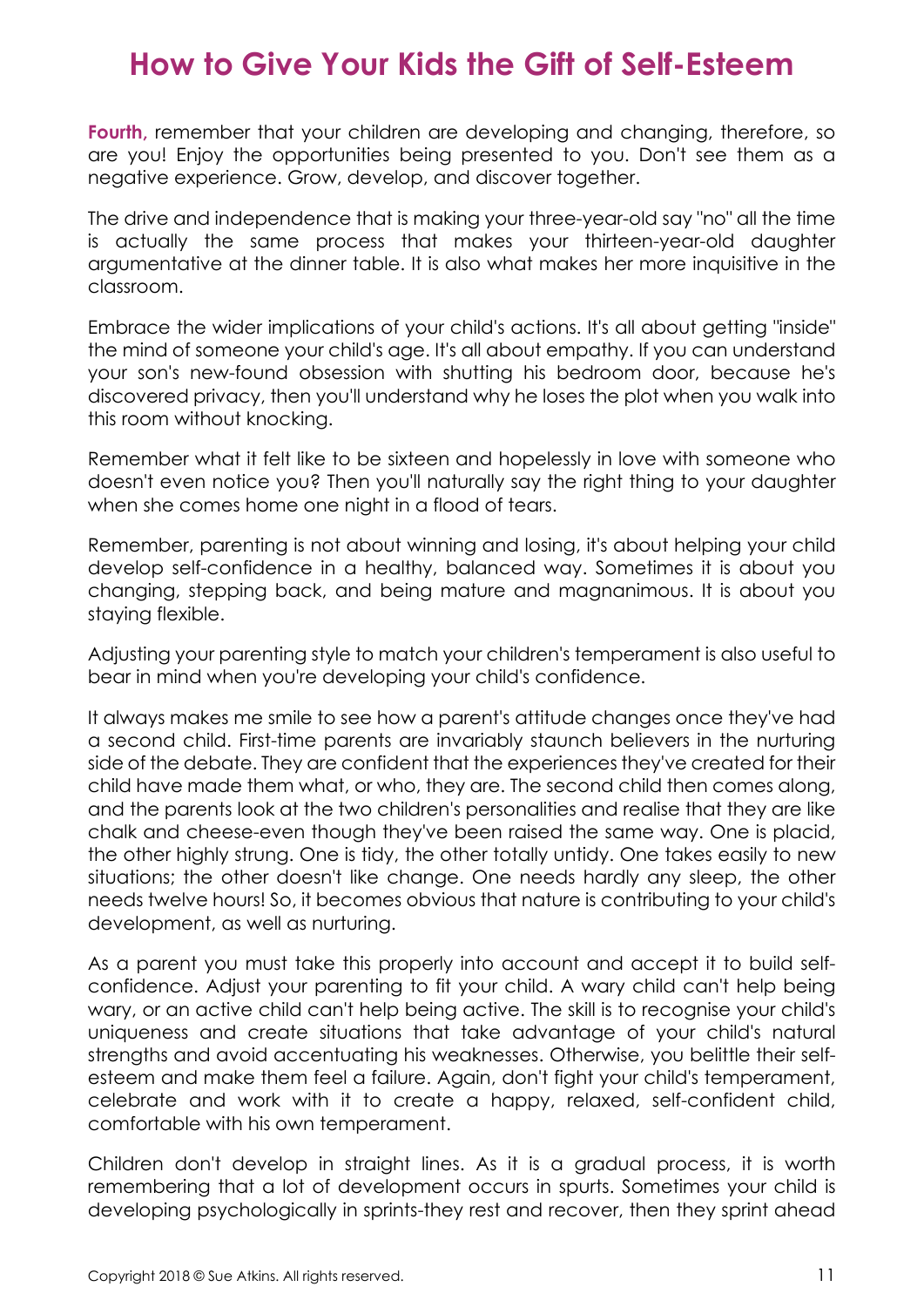again racing, resting, and recovering again. The challenge for you, as the parent, is to recognise that your child is going through a major development transition and is not jogging along at a steady pace. It is really hard to know what to expect from one day to the next.

Most parents accept such change when their children are younger, but they forget that it is like this throughout childhood and adolescence, too. One afternoon, going to a football match, my daughter completely lost it because we didn't seem to offer her some Lucozade in the car and she claimed that we always ignore her and leave her out. Yet later on that same afternoon, on the way home, she said how much she loved us and how lucky she was to have such lovely parents. She wasn't being deliberately fickle {I remembered to mutter under my breath!) but was going through a transitional phase. The challenge is not to point out the inconsistency to her because nothing would be gained by it. We just accepted her love graciously but recognised the mixture of maturity and immature thinking.

It's like a business that has been taken over by a new company when they are implementing new structures. Sometimes the old habits die hard, and the old habits surface while everyone adapts to the new system. It's the same with children. Things get out of synch. Show patience and understanding - it will pass! Because flexibility is so important in parenting to create self-belief, it is worth remembering that if you don't change with your child, he's just going to move on without you; and let's face it, that would be a terrible thing to happen. Don't try to hold onto your youth by treating your child as if he really isn't growing up. I know it's cheaper than having a facelift, but it really doesn't serve your child in the long run!

The areas that seem most difficult for a parent to accept are the transitions in maturity. They can seem like losses, rather than just changes. There are three major changes or shifts.

**The first shift** is from you, being the absolute centre of their life, to you being one of many people they care about. The fact that your daughter wants to spend more time with her friends and less with you doesn't mean she doesn't love you. It just means she is developing her social circle and widening her relationships. You are going to have to share her. If you see this transition as sad, and a loss, then that's what it will feel like. If you see it as a pleasure that she is growing up and able to establish independent friendships, then it will be a source of pride to you. It's all about your perception.

**The second transition** is that your role as a parent moves from one of complete control, to helping your child control their own life. This can be a hard lesson for a parent to learn. Your role must change from dominance to option based. It's like when I took my twelve-year-old daughter shopping and she chooses her own clothes (within reason), whereas I used to choose all of her clothes when she was five. I may not like the colour of her T-shirt, but it's more important for me to see her develop her own confidence and style for herself and to learn to make her own decisions.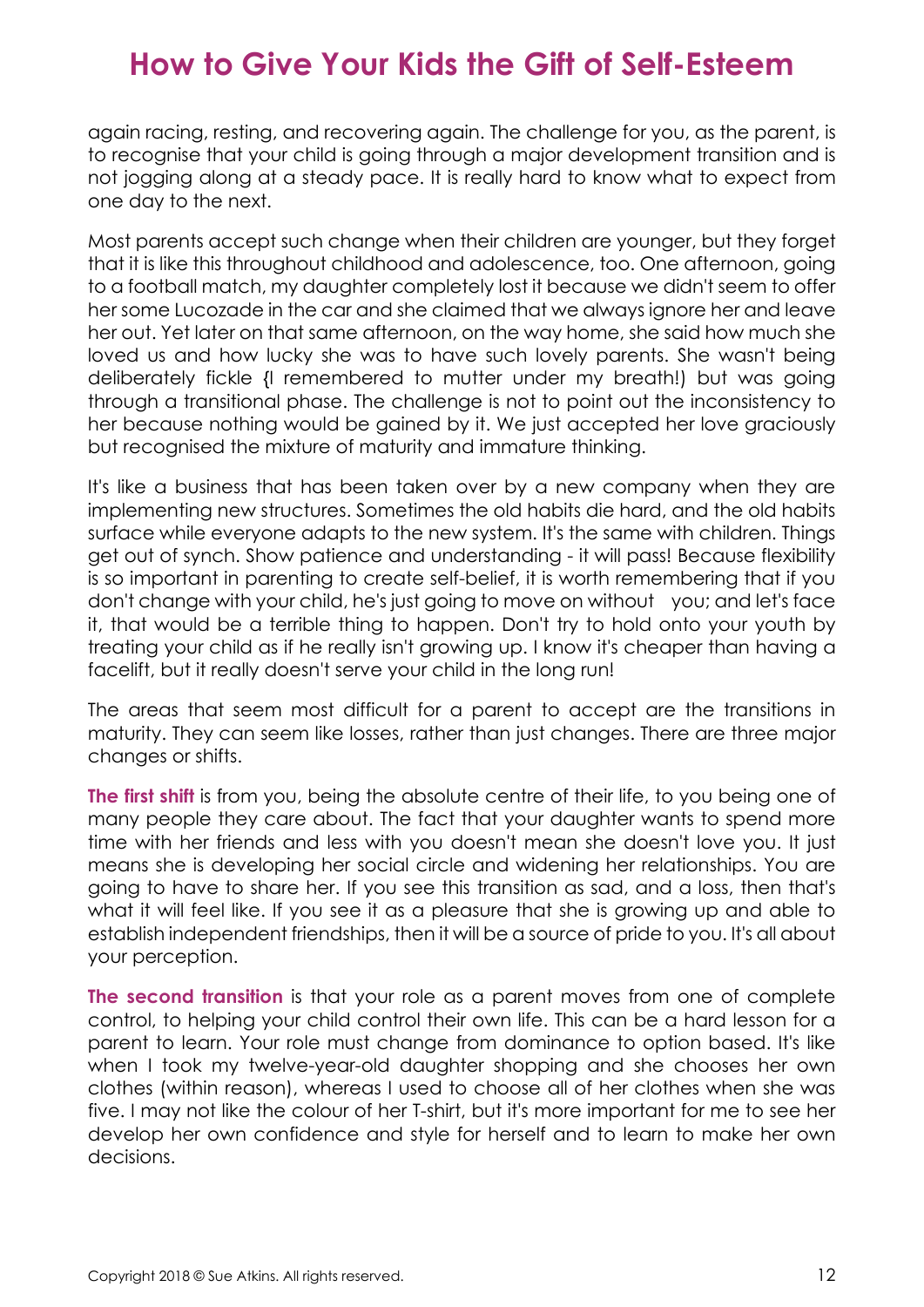Many people describe raising a child like a bird getting ready to fly or a boat being built, ready to be launched. Whatever your analogy is, it is what your job as a parent is really all about-creating a healthy, happy, self-confident, independent adult.

*There are only two lasting bequests we can give our children. One is roots, the other wings.*

#### - *Hodding Carter*

The issue here is not whether your role as a parent will change; it has to because your child's development demands it. Accepting change and your changing role is one of the hardest things you will ever have to do as a parent, but it is actually one of the most important. It is one of the many aspects of building self-confidence for your child.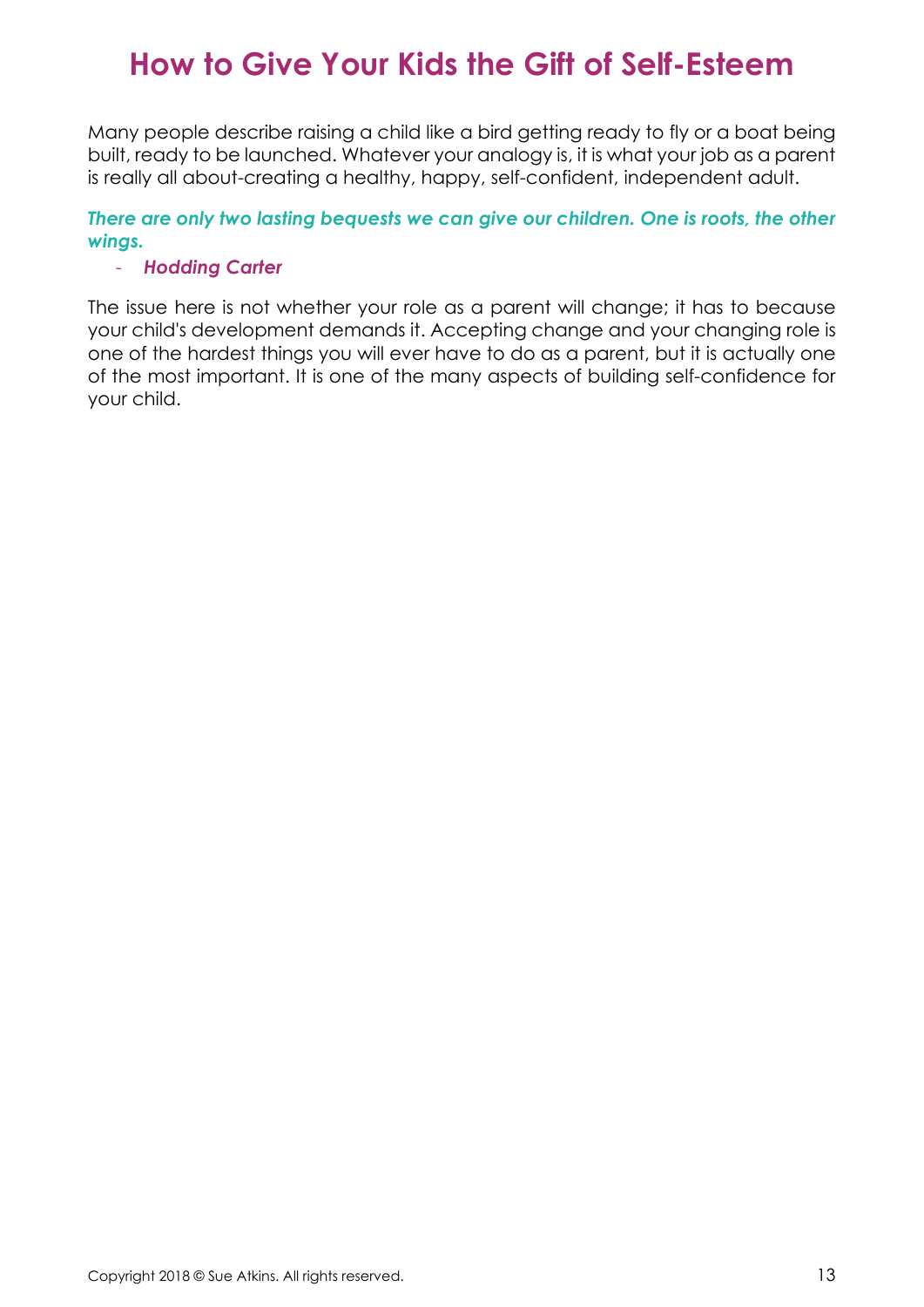# **Chapter 7 Suggestion 2: What You Do and How You Act Really Matter**

**A** useful attitude to adopt is one of "awareness parenting." This means being constantly aware of the bigger picture. It's the destination of your parenting-the nurturing of the unique, confident adult that really matters.

So many parents are simply reactive and slapdash. By being aware, you react with intention, rather than by chance. It doesn't mean you are boring and can't be spontaneous or natural, but you hold the vision of where you are trying to get to together. There are usually three situations where parents have to be aware.

**The first situation** is where you have plenty of time to think through what you want to do before you act. Like choosing a secondary school or deciding whether your son should take golf lessons now that he is showing a keen interest in playing. You have plenty of time to reflect on the effect that your decision will have on your child. It is an informed decision, not an impulsive one.

**The second situation** is where you have to react on the spot, with little time. Your three-year-old child refuses to eat what you've served her for dinner; your ten-yearold wants to do a sleepover tonight and rings you at work. Here, you have to remember your principles and respond in a consistent way. Because you have made being aware a habit, you do it quickly and in keeping with your parenting style.

**The third situation** is where you have a completely reflex reaction. Your toddler has thrown a wobbly by the sweets in Tesco, or your ten-year-old has just strangled her twelve-year-old brother, or your teenage daughter has gone upstairs to her bedroom with her new boyfriend to listen to some music.

If you have developed the habit of being an aware parent, handling these situations will become second nature. I always think keeping a sense of humour is enormously valuable. It defuses tension, lifts your mood, and widens everyone's perspective. We all take a great deal of time over buying a new house or car or washing machine, and yet many adults never really consider what they're doing when they are raising their children!

It doesn't come naturally to many people and thinking about what you're doing doesn't take away all the fun and spontaneity. If you are a thoughtful parent, you are nurturing self-esteem, all the time. The way you nurture your children influences how their genetic nature is allowed to be expressed. It's not just in their DNA.

Remember, you have the ability to influence your child's personality, interests, character, intelligence, attitudes, and values. You can even influence your child's likes and dislikes. You can influence how your child behaves at school, at home, and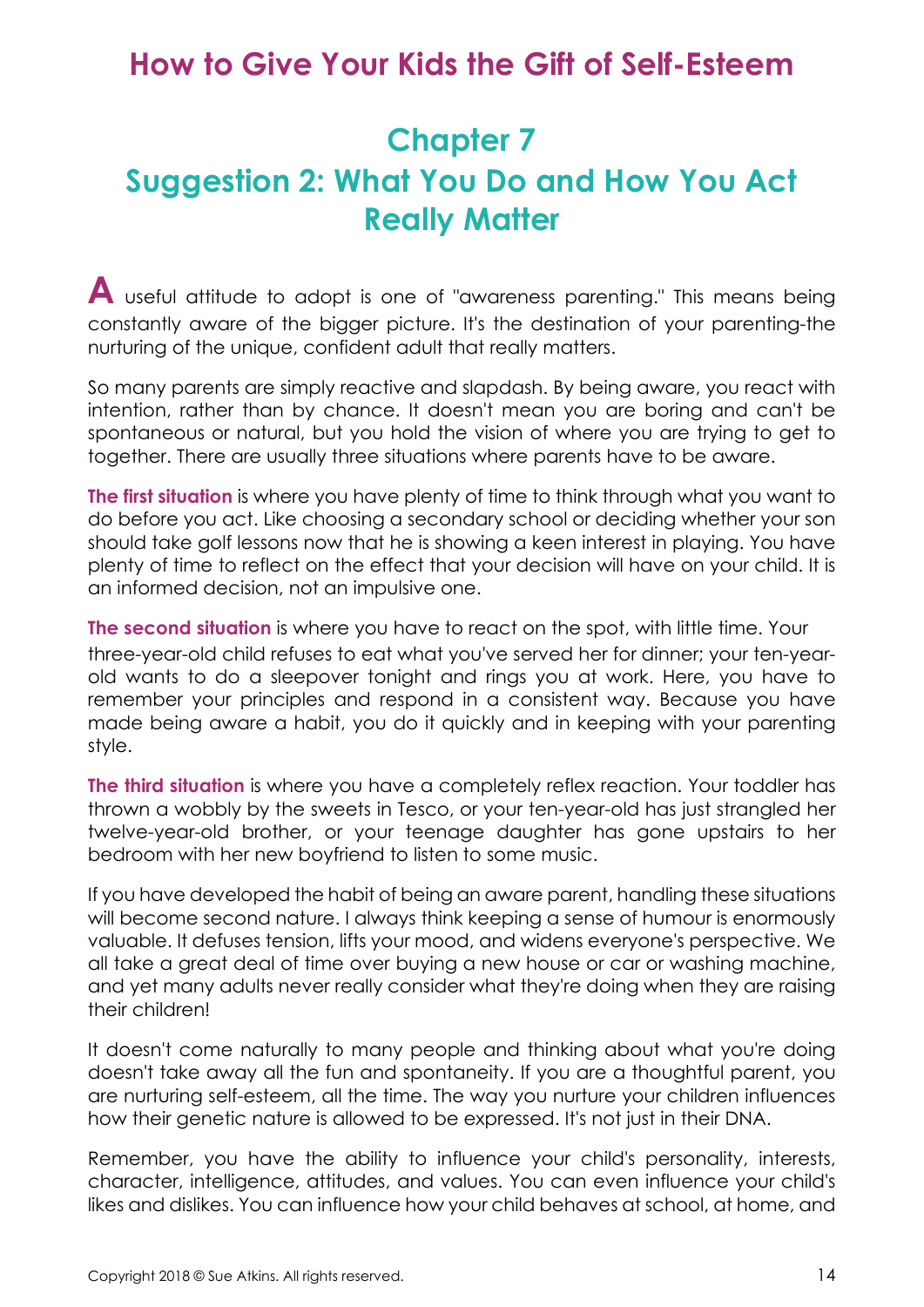with friends. You can influence whether he is kind, considerate, judgemental, or selfish.

#### **What you do matters!**

When you are an anxious parent, you convey that anxiety onto your child, because you transmit that energy. When you are a confident, relaxed, chilled parent, your child watches that and learns from you.

Children actually have a strong desire to grow up to be just like their Mum and Dad! If you are courteous, kind, friendly, generous, and spirited, your child will turn out similarly. If you are rude, judgemental, aggressive and aloof, your child will learn to be the same-this is particularly true before adolescence. So be careful when you scream profanities at your husband when he can't find his keys to the car again. You are a role model, whether you like it or not!

Don't be afraid to assert authority as a parent-that's what you're there for. Rather than telling yourself you are powerless against the influence of the media or your children's friends, remember that you do have a strong, guiding influence over your child. So manage it and remember it is because of these outside influences that your role is even more important. Limit your child's TV and video games and regulate what they are allowed to watch. Remember to have clear, fair, consistent boundaries. We all perform poorly when we're tired, so just be aware of that and forgive yourself, too. It's hard work raising a well-balanced, self-confident adult. Pat yourself on the back now and again. You deserve that glass of wine!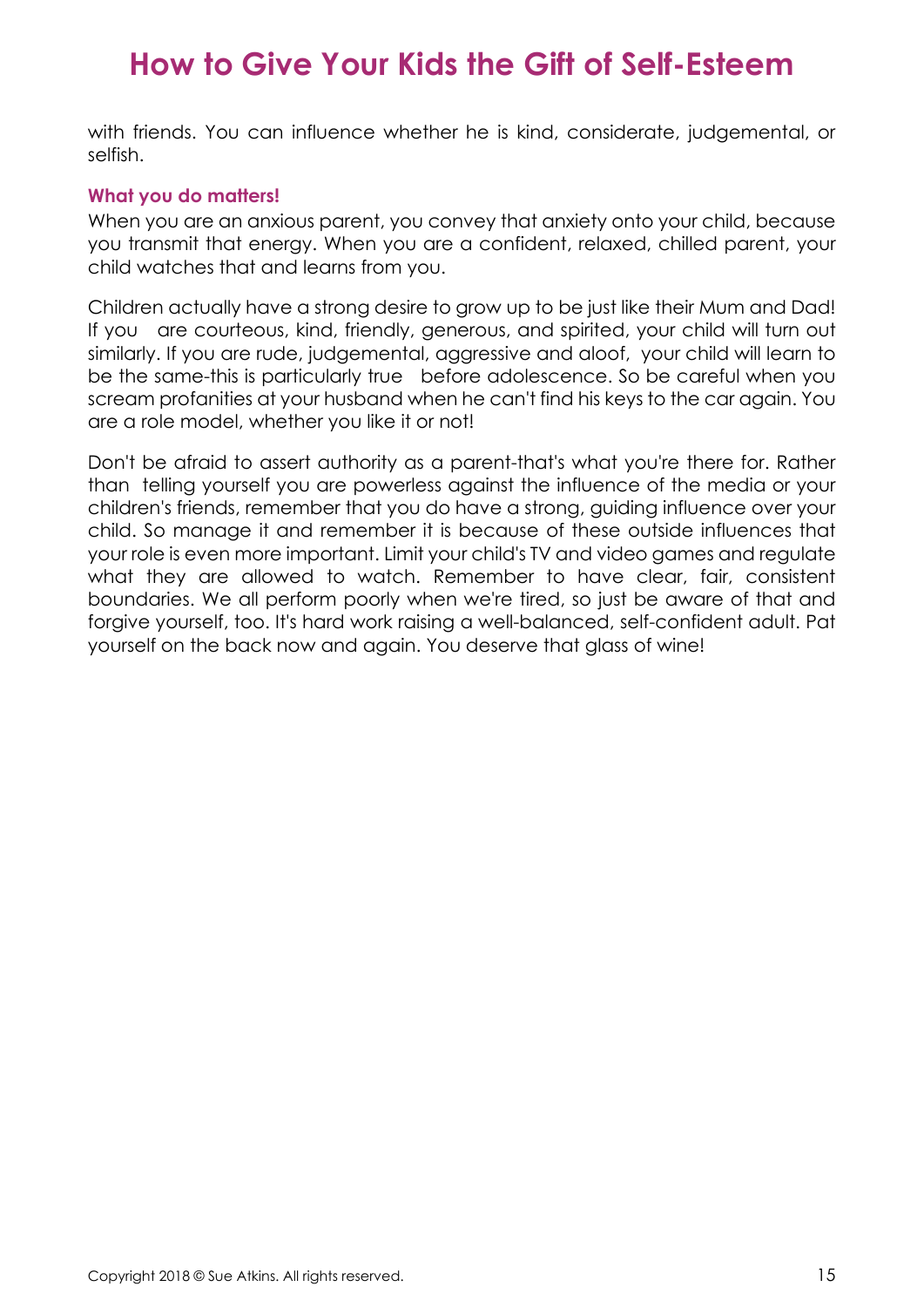# **Chapter 8 Suggestion 3: Create Security and Set Boundaries**

In order to be good parents, we must have realistic expectations and delicately balance our own needs, as well as our children's. It takes patience and understanding, and we all have basic needs that must be met before we can realise our dreams. Until your children can meet their own needs you must do it for them. You have to help them learn how to take care of themselves. There are six levels of basic needs, and each level supports the next-like the layers in a pyramid. If one need is not being met, it is very difficult to move up to the next one.

#### **Maslow's Hierarchy of Needs**

Self-

actualisation (Personal growth

and fulfilment)

**Aesthetic needs** (Beauty, balance, form, etc.)

**Cognitive needs** (Knowledge, meaning, self-awareness)

**Esteem needs** (achievement, status, responsibility, reputation)

**Belongingness and Love needs** (family, affection, relationships, work group, etc.)

**Safety Needs** (protection, security, order, law, limits, stability, etc.)

**Biological and Physiological needs** (basic life needs; air, food, drink, shelter, warmth, sex, sleep, etc.)

These basic concepts are based on Dr Abraham Maslow's hierarchy of needs theory. These needs continue throughout your child's life, and it can take a lifetime of effort for children and parents to reach the top of the pyramid. Some never do. It takes great patience, good communication, lots of love, and maybe a sprinkling of luck. There are never any guarantees in life, and even good parents make mistakes and need to be prepared for disappointments. The more you are aware of these important needs of your child and understand the responsibilities of parenting, it is really likely that your child will reach her full potential and live the highest vision of what is possible.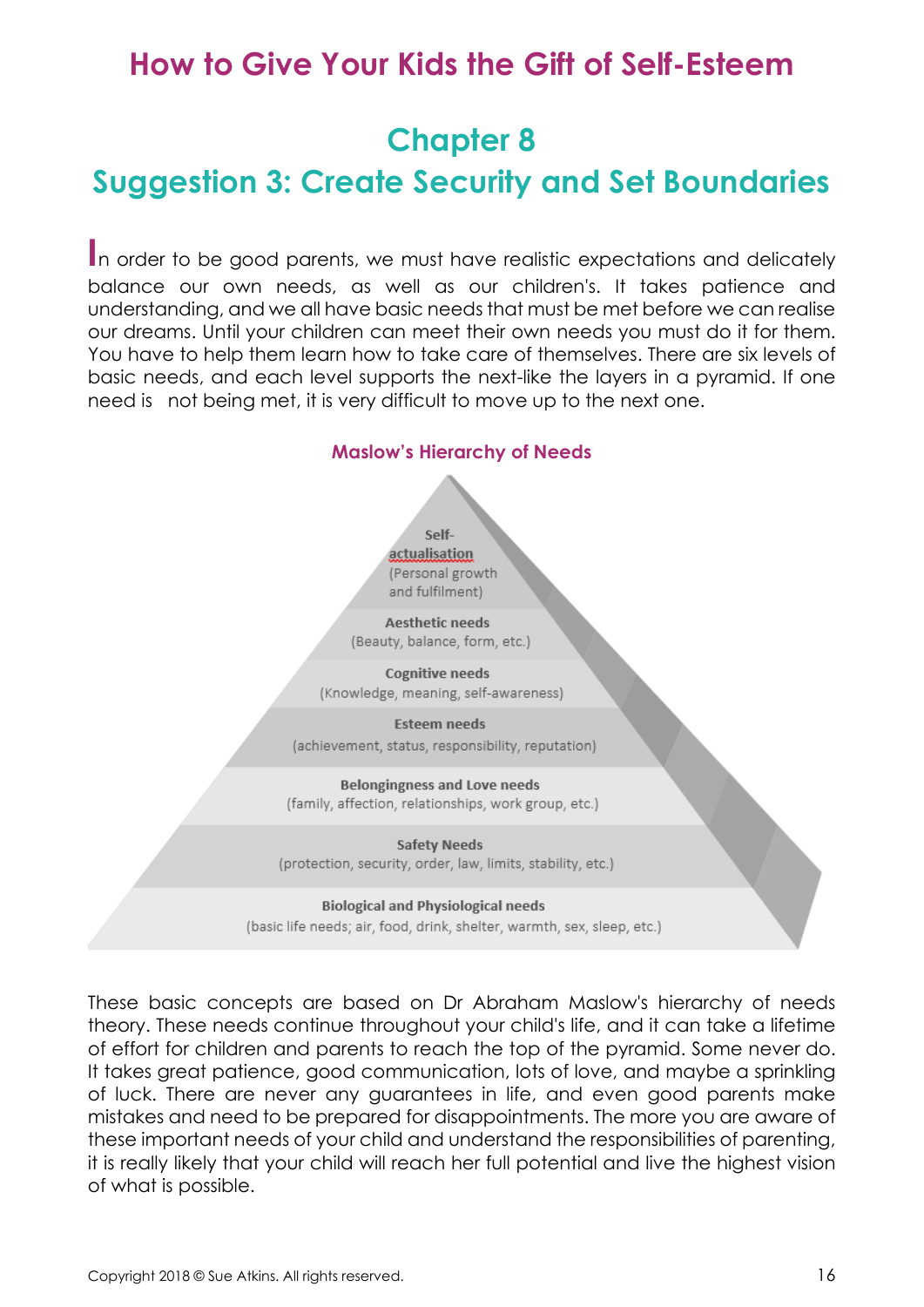Level 2 of Maslow's hierarchy of needs is for children to feel safe and secure. We all have a need to feel protection from physical harm and freedom from fear. The thing to remember is that children of all ages need structure and limits. The actual day-today rules vary according to their age and level of maturity. It's fine to establish different rules for different children in your family, as long as you explain why the rules vary. If they are based on real differences between the children and genuinely warrant different treatments, then everyone understands, and you won't be accused of being unfair.

Let's look at what I mean by this. One reason for a different rule could be that one child is older than the other, so it helps to explain to the younger child that she can look forward to the same rule when she is the same age as her brother. Perhaps one child has trouble completing homework and needs more supervision than his brother.

The homework rules must be the same, i.e., get the homework done on time and regularly, but one child can do it in his room or on the computer independently, while the other one needs you to sit with him. Most children actually understand this reasoning and get upset only if their treatment is unjustified or unfair.

Children thrive on routine, security, and rules. If your child feels insecure, he'll be reluctant to try out new challenges. Children are very sensitive, and they need your unconditional love and protection.

I remember hearing this story, when I was training to be a teacher, about a sheep in a field.

The first field had a very tight pen, and the sheep felt very restricted and held back with such a close boundary. He felt stifled. The second field had no boundaries at all, and the sheep was absolutely terrified. He had no protection. The third field had a safe, consistent boundary that allowed him some independence and freedom, and it was flexible as he got older.

I thought it was a simple but thought-provoking analogy. So, which field are you creating for your child?

There are plenty of reasons to have rules, but the main reason is that over time they help your children develop the ability to manage their own behaviour. Strange as this may seem, your child's ability to control himself grows out of his ability to be controlled by you. Over time, your child's behaviour gradually shifts from being external {imposed by you) to being internal {imposed by himself). The rules your child learns from you shape the rules he applies to himself.

It's only natural for a child to test your rules and go to the limit. She is striving to have some control over her own life, but your job as a parent is to do what is right for your child. You know what is best for her and you have her best interests at heart. You're also more experienced and wiser. You can see the bigger picture. Her judgement isn't as good as yours. Just remember, you are there to help her gain understanding. So, remember sometimes to press your pause button.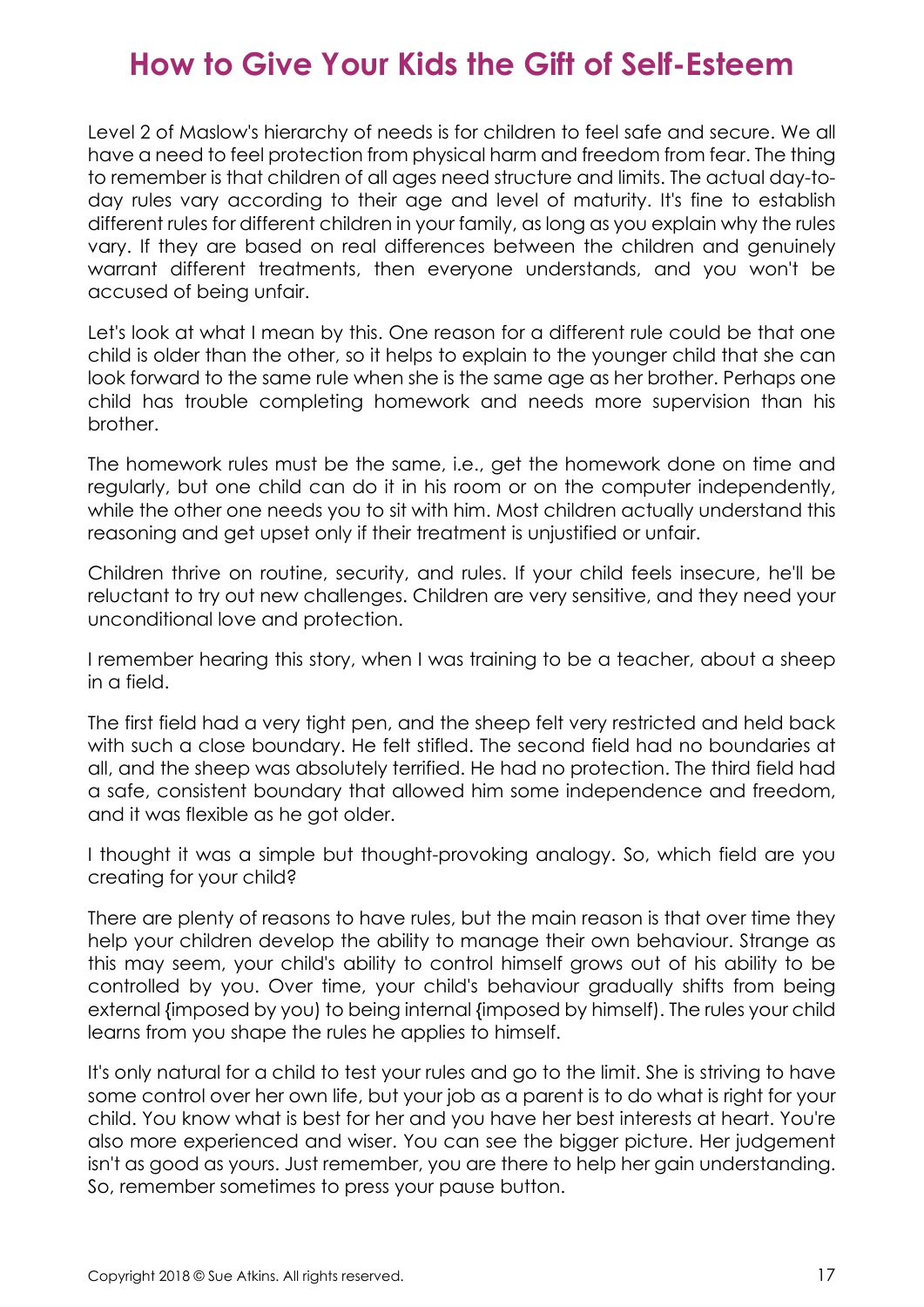When your child challenges you, it's easy to get caught up in the moment and say things you don't mean-things you later regret. We all do it, but it is helpful to remember that you have a pause button-something that enables you to stop between what happened, or was said, and your response to it. You choose your response!

With practice, you can develop this as a habit and a way of helping you cope under pressure. Stop, pause, take a deep breath, relax, and be firm. Stand your ground, if you know you're right. Just think about the word responsible-response(able)-able to choose your own response. This pause button can really make a difference, if you remember to use it.

If you are not firm and give in too easily because it's just easier, think about the longterm repercussions of your actions. How can you instil tenacity in your child on her journey in life if you give in so easily? If you give in because your child whines, nags, sulks, or argues back, then this is just going to make her whine, nag, sulk and argue more because she knows that if she keeps it up long enough you'll give in! Any child can figure that out! Secondly, you send a message that your rules don't matter.

If you don't like your child being angry with you, is it because you just want to be your child's friend and not his parent? It's okay for your child to be angry with you for a good decision you've made. It really is! A child who wants to stay up to watch Chelsea in the Champions League Semi-Final until 10:30 p.m. is not going to be in good humour, or any use, at school the next day. If you have a loving, balanced relationship generally, a little dispute really won't damage that.

It's important that your child sees that your authority comes from your wisdom and good judgement.

It's a good idea sometimes to just re-examine your rules to see if they still have logic and fairness and are relevant to the current age of your child. Sometimes children simply grow out of a rule. But remember, the decision to change or adapt a rule is your decision, not your child's. Being firm but fair is all there is to it.

#### **Words to tell your children when they're older**

*"I loved you enough to ask where you were going, with whom, and what time you would come home.*

*I loved you enough to be silent and let you discover that your new best friend was a creep.*

*I loved you enough to stand over you for two hours while you cleaned your room-a job that would have taken me fifteen minutes.*

*I loved you enough to let you assume responsibility for your actions even when the penalties were so harsh they almost broke my heart. But most of all, I loved you enough to say "no" when I knew you would hate me for it.*

*Those were the most difficult battles of them all.*

*I'm glad I won them, because in the end you won something too."*

- *Author unknown*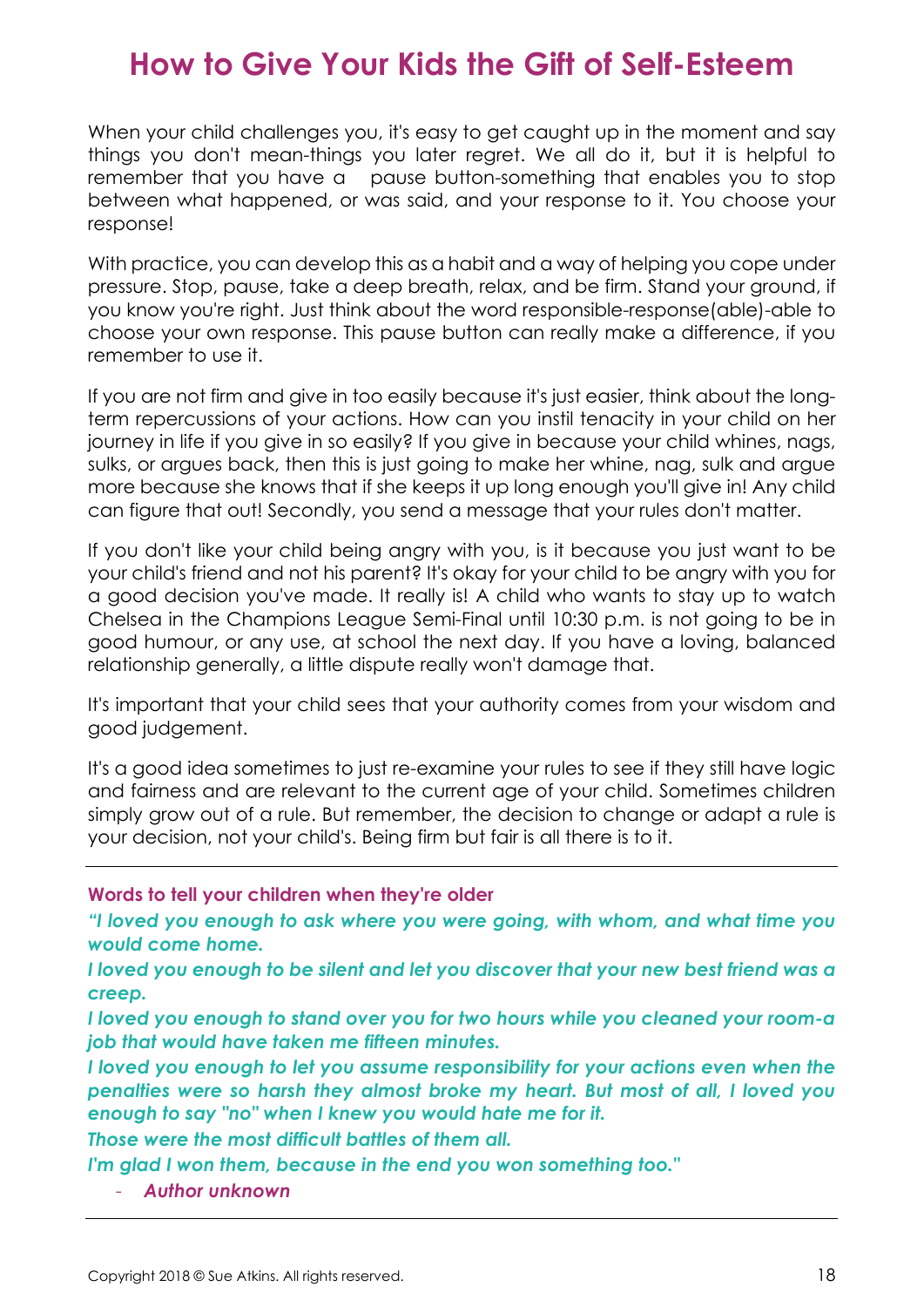Consistency is the way to good behaviour in your child. Many parents worry about their styles of discipline and punishment, but your most important disciplinary tool is consistency. It doesn't matter if you use a star chart system, time-out in their bedroom, banning the TV or PlayStation, or even resort to bribery as long as your rules and expectations are delivered consistently. If you are having a difficult time suddenly disciplining your child, take a step back and consider inconsistency as a possibility first. Look at your levels of stress, as this is the key area that causes inconsistent parenting. If you are going through a change, like divorce, a house move, or a new job, you may be more distracted and unpredictable. Keep to your usual routines. That tends to help the rhythm of your home and helps your child feel safe, secure, in control, and therefore still self-confident.

Maintaining a united front as parents is certainly desirable, as children up to eleven tend to see the world in black and white. During the teenage years, however, children understand that people can disagree and have differences. On important decisions and principles, make sure you have talked through privately your point of view and support each other. Parenting is not a competition between you.

**Just remember to always do the right thing for your child.**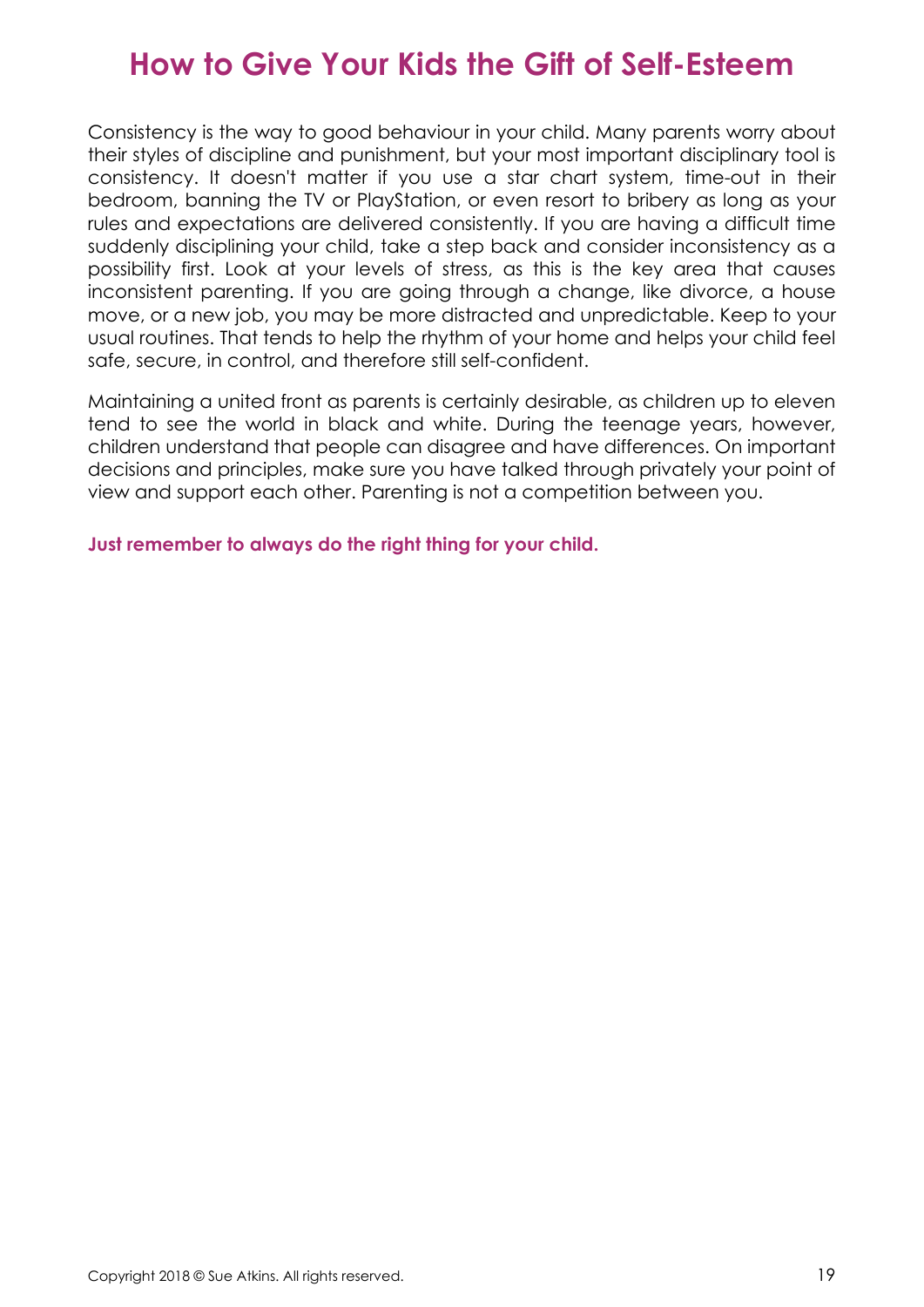# **Chapter 9 Suggestion 4: Express Your Love and Affection**

All children want, need, and deserve is unconditional love. Children and adults thrive on affection, emotional attachment, love, and devotion. Children have a great need to love and be loved. They also need to know that they belong and will always have a place in their families no matter what.

You show your child you care by getting along with them, respecting him, hugging and smiling at him, laughing and joking, and showing your joy and pleasure of them. Your children will imitate what you do and what you are, not what you want them to be. Children learn love from parents-love for themselves and love for others.

Self-esteem begins with receiving unconditional love and support and letting your child know that she is normal, but also different and unique. Remember you can rob and erode self-esteem by ridicule, humiliation, and, of course, by hitting them.

Children from affectionate families are better equipped to cope with the frustrations and disappointments of daily life. They develop self-esteem, self-worth, selfconfidence, and ultimately self-belief from being unconditionally loved. This doesn't mean you become lenient with them or lower your expectations, or just give them material possessions. Children need and thrive on their safe limits.

You can never give too much genuine affection and warmth or too much love to your child. Don't think your child will become spoiled by all the attention. Holding back and being aloof just sends out the wrong message. Children don't need the old school way of toughening up. They are fragile, sensitive, small human beings who need hugs, fun, and laughter, just as much from their fathers, as from their mothers.

Children who are truly loved have a strong sense of security that they are less needy. The healthiest adults are the ones who express their love to others easily because they grew up with unequivocal and unconditional love from their parents. Those who were forced to scrape by on something less than complete affection are the needy adults. Children need plenty of physical affection, not just when they are little, but throughout their childhood. We are tactile creatures and need physical contact with others. The rise of aromatherapy, all sorts of massages, reflexology, Indian head massage, etc. are symbolic of our need to be touched. Touching stimulates growth, reduces stress, and helps the immune system to work better. We need to remember that the real foundation of a parent/child relationship is emotional and physical, not intellectual.

The way, you express your love, however, may change as a child develops. I remember my own son squirming, as I gave him a big, noisy hug and kiss goodbye at the school gate in front of his friends. He was so embarrassed, possibly because I was also a teacher at his school! I had forgotten that at twelve he'd rather I hugged him at home and played it cool at school. I needed to learn sensitivity to his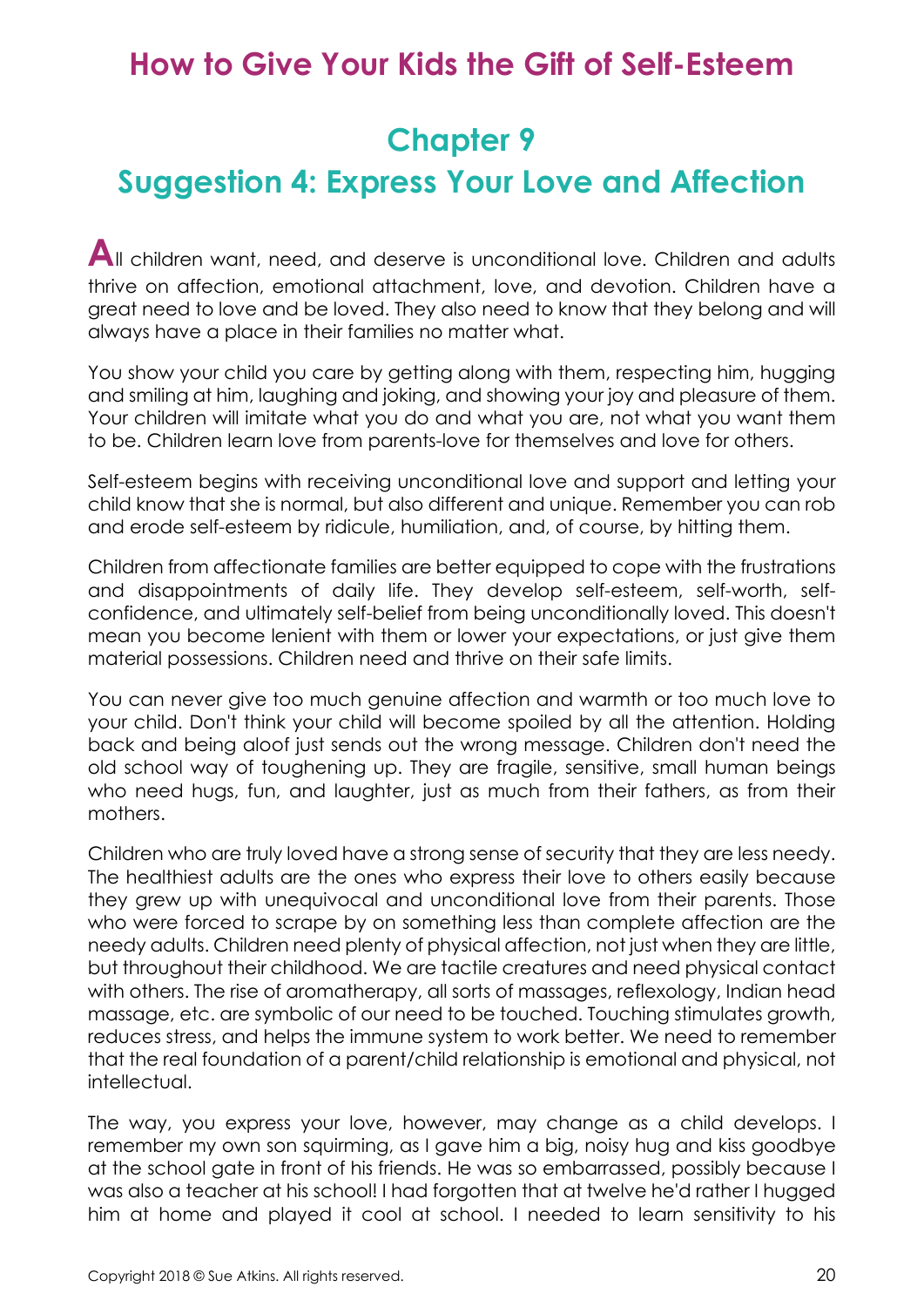changing needs. Teenagers still need displays of affection too, of course, but remember to keep this part of your relationship more private during this stage of their development.

Praising children is another way to express your love for them. It not only makes them feel good about themselves, therefore building their self-esteem, but it also helps them to learn important lessons about the value of working hard to achieve a goal or to behave in a certain way. It is worth thinking about how you phrase your praise. Try to be specific rather than to link the accomplishment to your affection. Praise the Non-Smoking Leaflet your son has designed genuinely, looking at the attention to detail and the content; not just saying, *"I love it when you work hard at school."* Then there is no judgement or pressure put on your child, just a willingness to praise the positive.

Praise your child's accomplishment with the effort and energy put into it, rather than relying on the natural talent. We rewarded our son with a trip to see Chelsea play in Barcelona, before we knew his exam results, to reward his time, energy, and commitment to studying for weeks beforehand, and going the extra mile to get into his secondary school. Our daughter felt our heartfelt praise and delight at her singing festival, because she had to overcome her shyness at performing in public, not because she received a certificate.

Look at sporting stars like Frankie Lampard, Jonnie Wilkinson, or Sir Steven Redgrave. They are successful because they work harder and practice more than their peers, regardless of how naturally talented they are. They are determined to put in time, energy, and commitment. Give this determination to your child and watch him soar with enthusiasm and self-esteem. Link your praise to the quality of the accomplishment, not just to the grade or value someone else puts on it. Children are painfully aware, by around the age of nine years old, that their accomplishments are being graded and evaluated by others. Praise the improved spelling, not the 76% mark.

Compare, if you must, your child's performance or level of accomplishment to themselves, not others! For example, say, "You can really control the netball and can really throw it accurately to another player now. Well done, that's brilliant!" rather than, "You always play better than Zoe. I don't know why she is on the team." Competition is tough enough without you adding your parental expectations and living your life through your child.

Beware, however, of false praise. Don't pretend. Children can see through you, very easily, and don't deserve to be patronised. Focus on how they might do better next time.

Being a parent, and particularly a single parent, is emotionally, physically, mentally, and spiritually demanding as you are setting limits, sharing wisdom, cooking dinner, looking for lost football boots and old geography textbooks, offering advice, being a role model, and needing to be an adult in your own right too. It is draining, and sometimes it is just tough to figure out what exactly your child's needs are at the moment. If she is three and crying, and it's 9:00 p.m., then she is just plain tired. But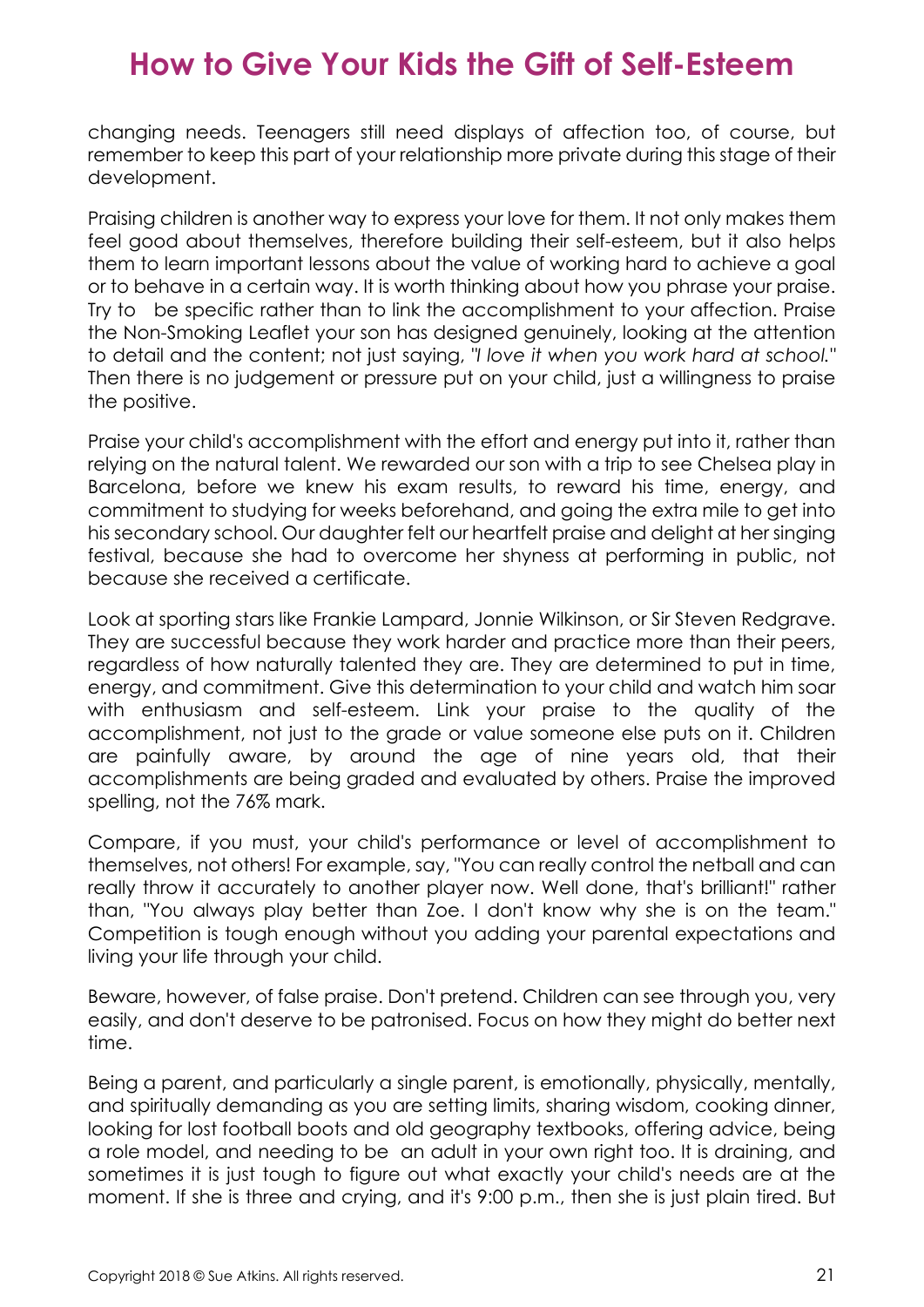if, at the age of thirteen, your child suddenly just loses it over something trivial, it can be very demanding.

The important response to be aware of is the "auto parent" or the one you hear yourself revert to when you're tired or stressed, that sounds just like your mother! The one that says, "If you don't brush your teeth, Molly, you'll end up with black teeth and no boyfriends!" Ouch! This is reacting, under stress, to how you were reared and may not be the parent you truly want to be. If you have unresolved issues from your childhood, it's a good idea to have a good look at them and be aware of them, so you can have more control over your patterns of behaviour.

| <b>SABOTAGE</b>            | <b>WORDS OR THOUGHTS</b><br><b>INNER CHILD WOUND</b>                                            |                                                                                                         |
|----------------------------|-------------------------------------------------------------------------------------------------|---------------------------------------------------------------------------------------------------------|
| <b>Over Compensation</b>   | "I'm going to make sure my<br>children don't have to go<br>through what I went through"         | Often the result of hurt or<br>disappointment                                                           |
| Over Dependency            | "I'm sure I'm doing it all wrong,<br>I'll have to ask Jill to get a new<br>book on the subject" | Often the result of not having<br>enough approval                                                       |
| Inappropriate imitation    | "We always did it this way<br>when I was a child"                                               | Often the result of love being<br>given too conditional                                                 |
| <b>Over Protectiveness</b> | "A person can't be too<br>careful"                                                              | Often the result of insecurity or<br>frightening experiences, or<br>being smothered with<br>protection  |
| Over ambitiousness         | "Only A Grades are good<br>enough"                                                              | Often a result of having<br>underachieved as a child                                                    |
| Perfectionism              | "There's no point in trying if I<br>can't do it properly"                                       | Often the result of not being<br>allowed to make mistakes or<br>take risks                              |
| Over seriousness           | "Life is hard - the sooner my<br>children learn that lesson, the<br>better"                     | Often the result of having<br>grown up too quickly                                                      |
| Irresponsibility           | "Let's have another drink and<br>let fate take care of<br>tomorrow"                             | Often the result of being either<br>over or under controlled as a<br>child                              |
| Revenge                    | "It's won't do them any harm<br>to suffer a bit - we had it a lot<br>tougher than them"         | Often the result of emotional<br>or physical abuse                                                      |
| <b>Bullying</b>            | "You'll do as I say, or else"                                                                   | Often the result of having<br>been hurt and deprived of<br>reasonable rights as a child                 |
| Inflexibility              | "You've made your bed, and<br>now you have to lie in it"                                        | Often the result of having to<br>come to terms with apparently<br>unchangeable negative<br>situations   |
| Uncontrolled emotions      | "I couldn't stop myself - you<br>made me so angry                                               | Often the result of having<br>emotions repressed and not<br>being given advice on how to<br>handle them |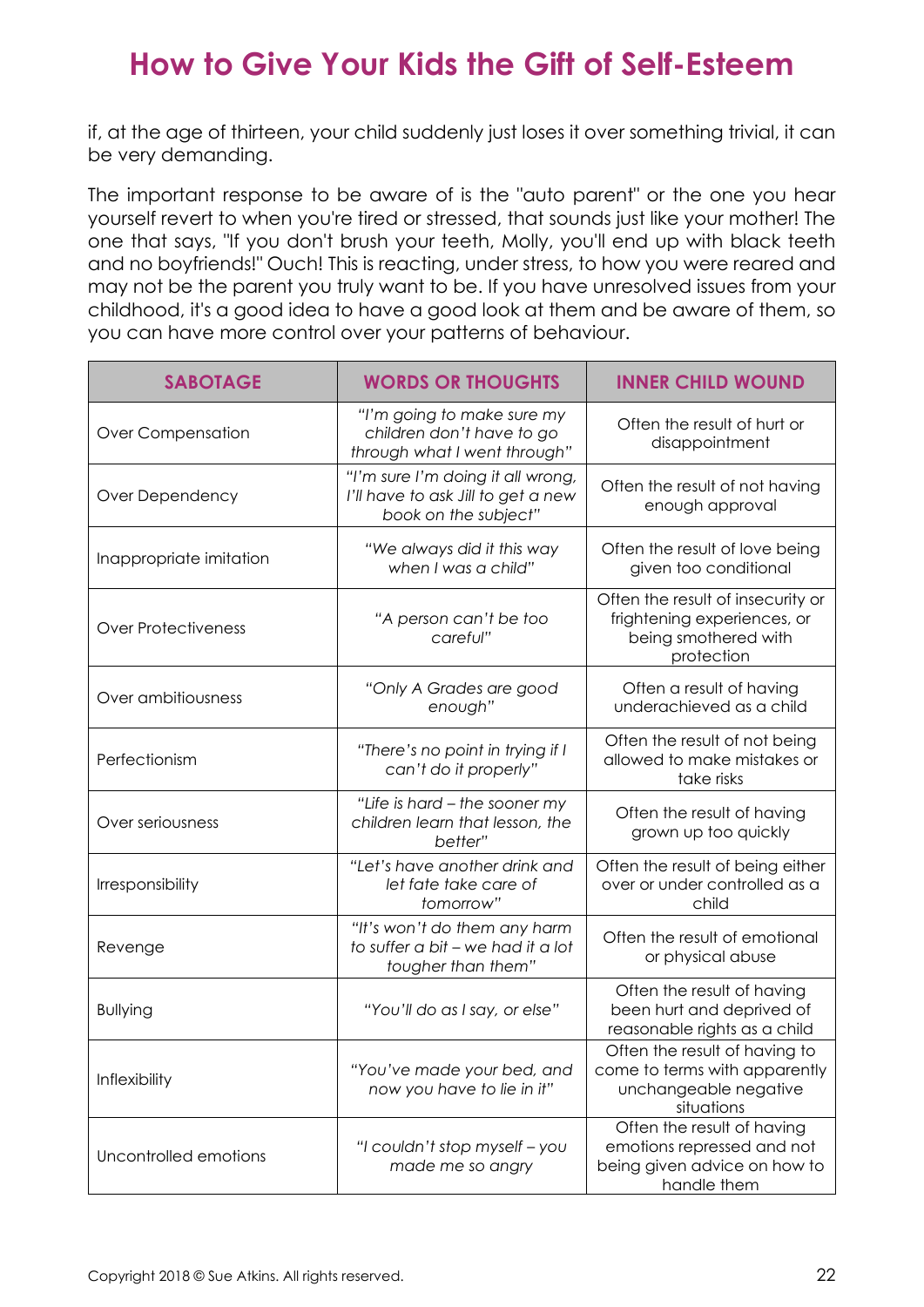I think it is helpful to understand that each stage of development seems to have a central question attached to it.

- **Infancy:** *"How can I help my child feel more secure?"*
- **Toddlerhood:** *"How can I help my child feel more in control?"*
- **Early childhood:** *"What can I do to help my child feel more grown up?"*
- **Junior school:** *"How can I help my child feel more competent and capable?"*
- **Early teen:** *"How can I help my teenager feel more independent?"*
- **Late teen:** *"How can I help my adolescent understand himself or herself better?"*

Creating a safe haven or a real home is very important to children, as it is a place of safety. A place to relax, be messy, play, chat to family, create, discover, unwind, have privacy, to be alone and be themselves completely. It is predictable in its familiarity. It is not only a place of love, security, and protection, but also a place to respect.

*"Conveying our love to our children is priority number one. It needs to come before any other aspect of the parenting process. Kids don't care how much you know, until they know how much you care. Before you offer correction, guidance, or suggestions, your unconditional love, needs to be the basis of your relationship with your children."*

- **Stephanie Marston**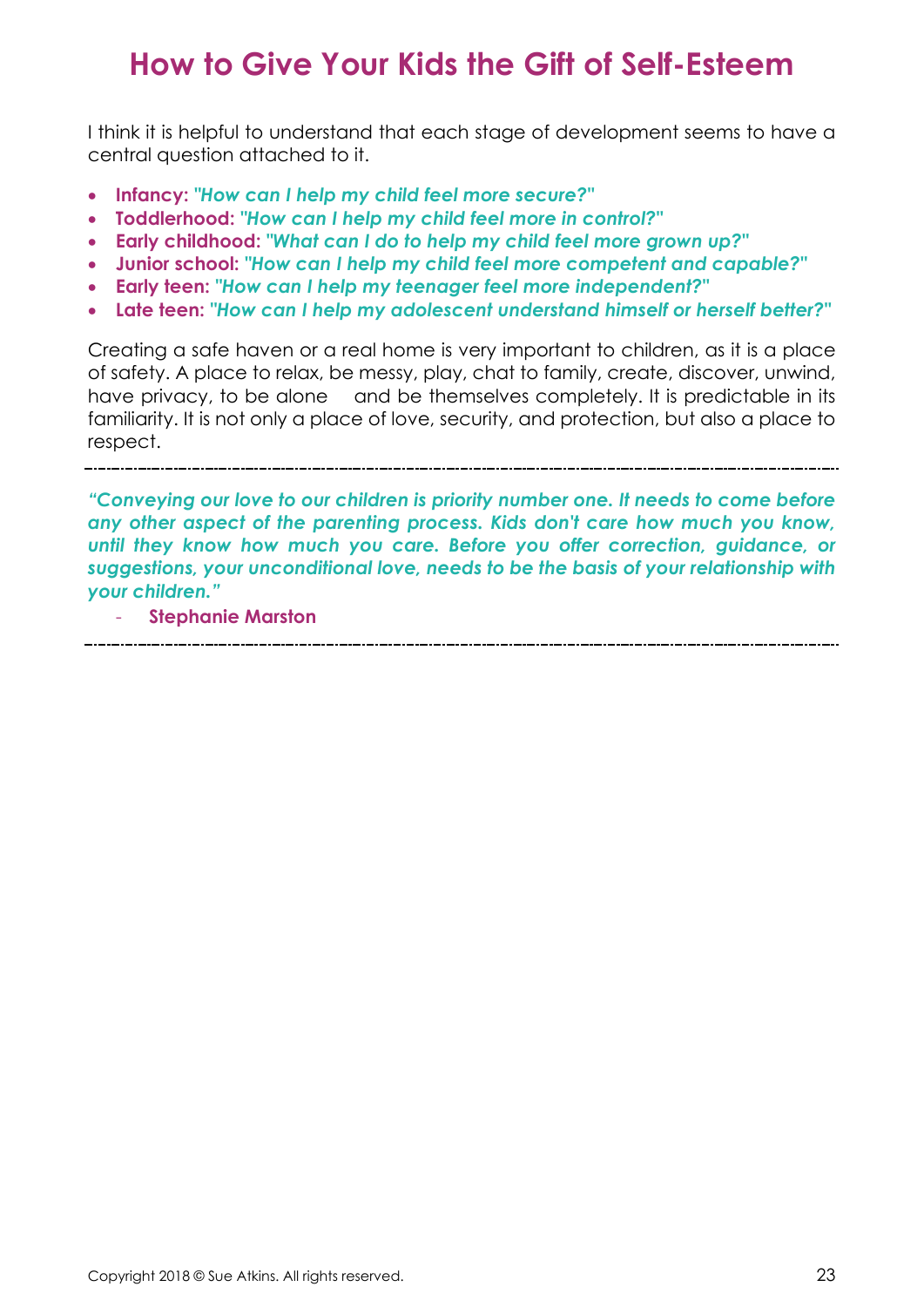# **Chapter 10 Suggestion 5: Get lnvolved**

 $\mathbf S$ o, what is all this fuss about quality time? What is it, and do you do it? Here is a little quiz to see if you are really actively involved in your child's life.

- Can you name all of your child's teachers?
- Can you name your child's best friends?
- Do you know your child's favourite activity at school?
- Do you know what book he's reading {or even if he is reading!)?
- Can you name your child's heroes, in sport, films, music, or on TV?
- If you have a teenager, do you know why she likes her music?
- Do you always know where your child is, and with whom?
- Do you know if your child is happy, sad, popular, lonely, anxious, untroubled?

#### *If you don't know the answers to these questions, perhaps you need to get more involved in your child's life.*

Children with involved parents do better at school, feel better about themselves, have greater self-esteem, and are less likely to take drugs or go off the rails. It doesn't matter how old your child is, a toddler or a teenager, as they need your involvement- and that means spending time with them. The reason why it's so important to spend time with your children is that you never know when they're going to open up to you. My son never opened up in the car on the way home from school when he was tired and hungry, when I directly asked him, "How was your day?" It was always at unspecific times, when we were just chilling or being casual in our activity together. So the more time you're together increases the likelihood of finding out about that row at school today, or that unkind remark or that funny incident in the science lab.

By going to football matches, rounders matches, swimming galas, netball tournaments, or piano recitals, you're showing your commitment, interest, and reassurance to your child-and by driving a crowd of friends to bowling, you hear all the conversations naturally.

Parenting is not something you do when you feel like it. It takes hard work and often means you have to rearrange meetings, if you're a working parent; but when your child has flown, the nest you won't say, "I wish I had spent more time in the office!" You'll regret you didn't spend more time with your child when you had the chance.

To me, quality time doesn't mean teaching my daughter equations. I don't want to be her tutor. I'm her parent. I help her with homework, and then we like to bake cakes and paint rainbows and buy earrings. Quality time isn't about what you are doing; it's about how you do it. It is state of mind, not a list of learning outcomes. It's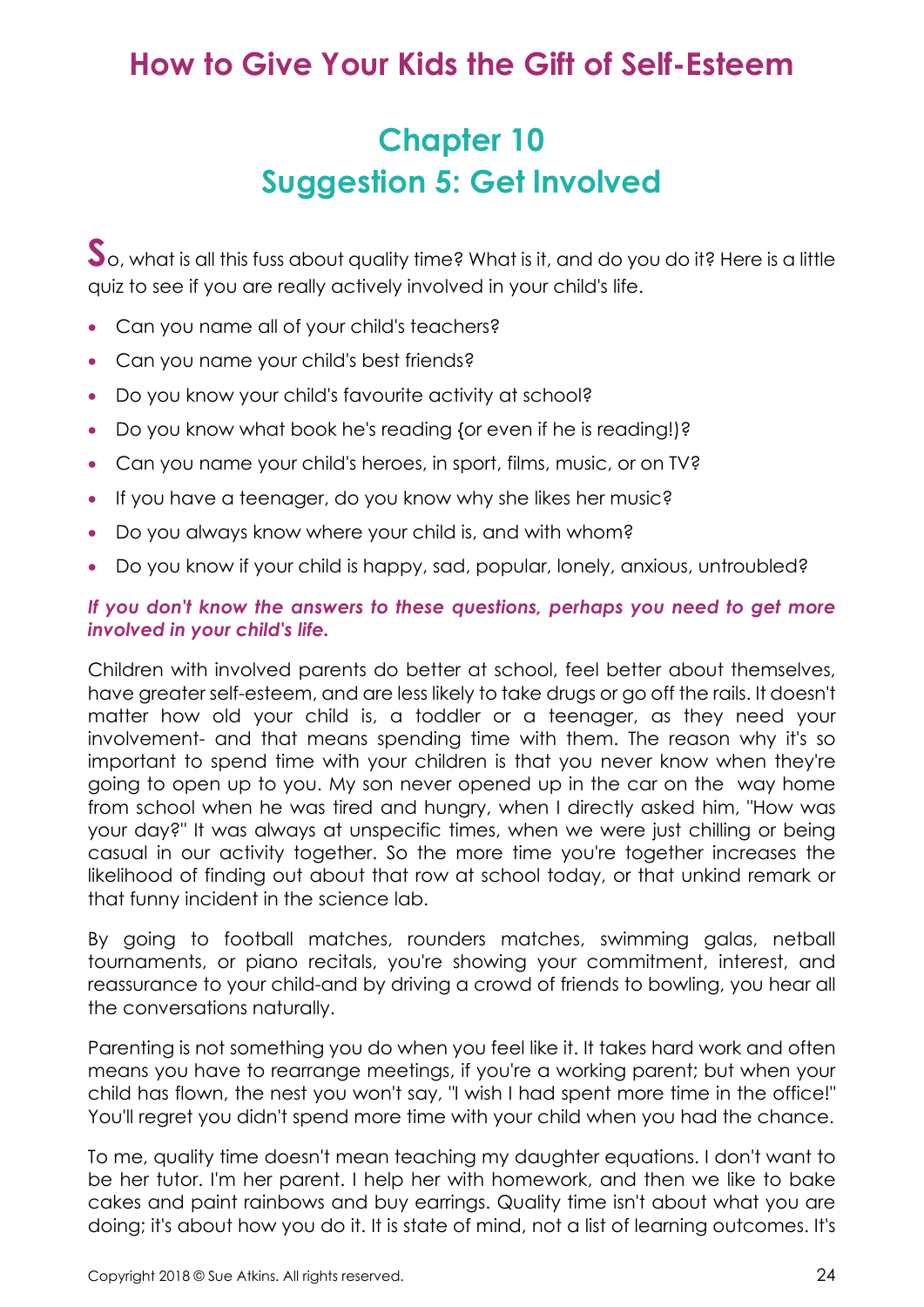about fully engaging, really listening, sharing a passion or interest, being relaxed, and having fun. If you'd rather be somewhere else, mentally, then go! You're not spending quality time with your child. Don't be on planet autopilot. Your child knows when you're genuinely interested, so be there mentally and physically. It's better to spend an hour fully engaged than two hours pretending. That's not what quality time is all about.

Try to become interested in what interests your child-not what you are interested in, or think your child should be interested in. Swap your thinking around. Be led by your children. It helps their self-esteem and maturity, and you will learn lots of new things!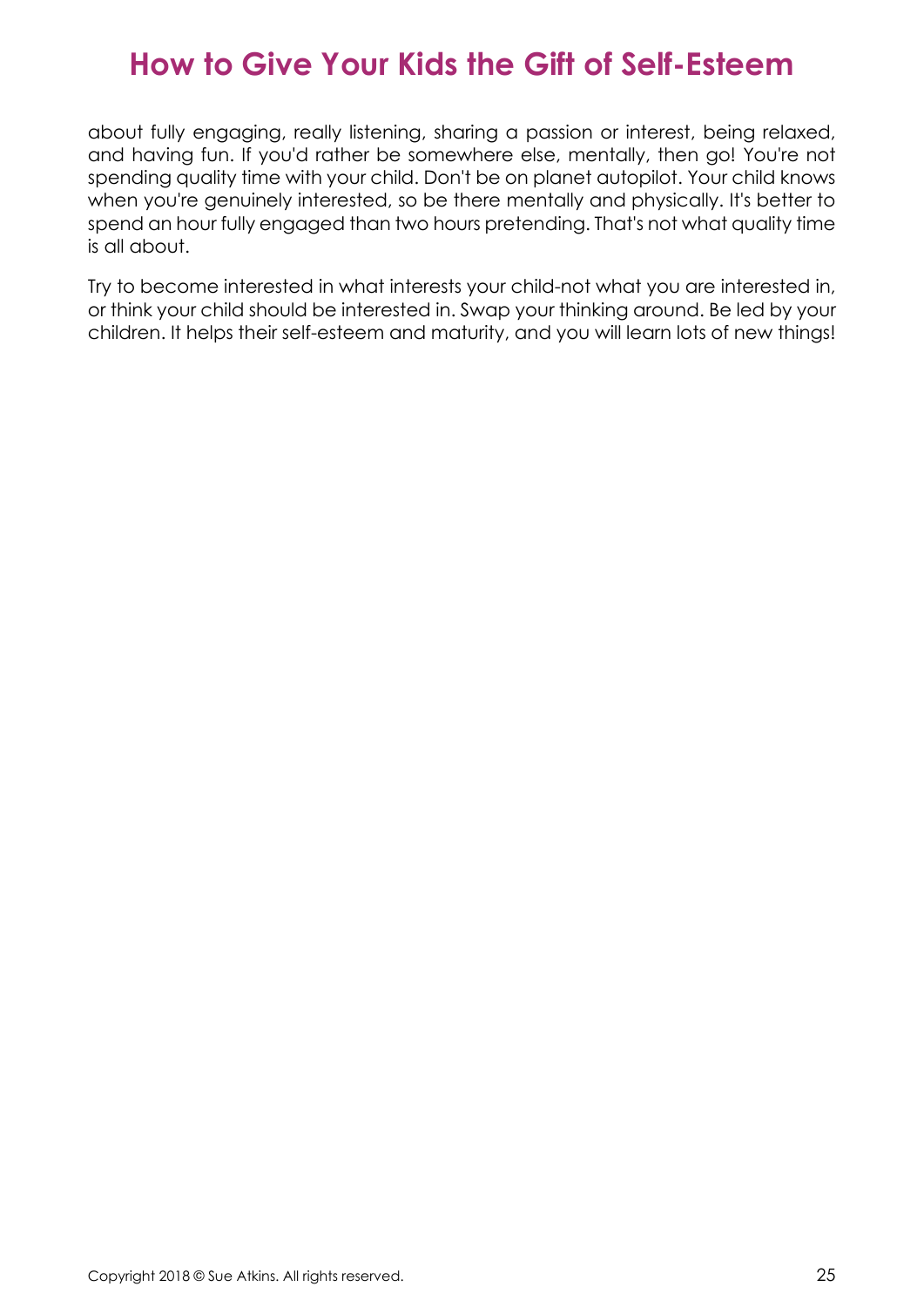# **Chapter 11 Suggestion 6: Develop lndependence**

**F**rom the day you play peekaboo with your baby, you are preparing her for separation from you. It is a process. From the first day at school, first sleepover, first school trip to France, to the day she leaves home, it is a step-by-step gradual moving out into the big world, confident and independent from you.

Good parenting requires a balance between involvement and independence, and your child learns her self-confidence from learning to manage self-sufficiency. Ask yourself these three questions to help develop your child's independence:

- **1.** Does my child have the capabilities to handle this situation, or make this decision on his own?
- **2.** If my child handles this on her own successfully, will she come away feeling better about herself, or will she have learned something really important as a result?
- **3.** If my child makes a mistake, will the consequences be something we can all live with in the long run?

Parents who encourage independence in their children help them to develop a sense of self-direction. To be successful in life, children need both self-control and self-direction. They also need self-discipline to balance their own individual needs with the needs of others. It is perfectly normal for children to push for autonomy and push the boundaries. It's not always about rebelliousness and disobedience. It is about your child's need to feel in control of his own life and not feel constantly controlled by someone else. Children need to feel a mixture of freedom and constraints.

#### **Here are some suggestions you can try.**

- Pick the right battles and remember to be flexible as your child moves from one stage of development to the other.
- Give your child a limited choice between two things. This builds your child's confidence, but really, you have already pre-approved your child's choices.
- Praise your child's decision, as this is very important in building confidence in her own decision-making choices.
- Help your child think his decisions through and don't always give him the answer.

Let your child make his own mistakes. We often step in too soon to avoid disappointment, and a child often gains much from the experience if we let her. By helping your child to feel supported but not smothered, you're helping to develop her self-confidence.

Take the issue of homework, for example, an issue close to my heart as a former teacher! There's a big difference between being an involved parent and being a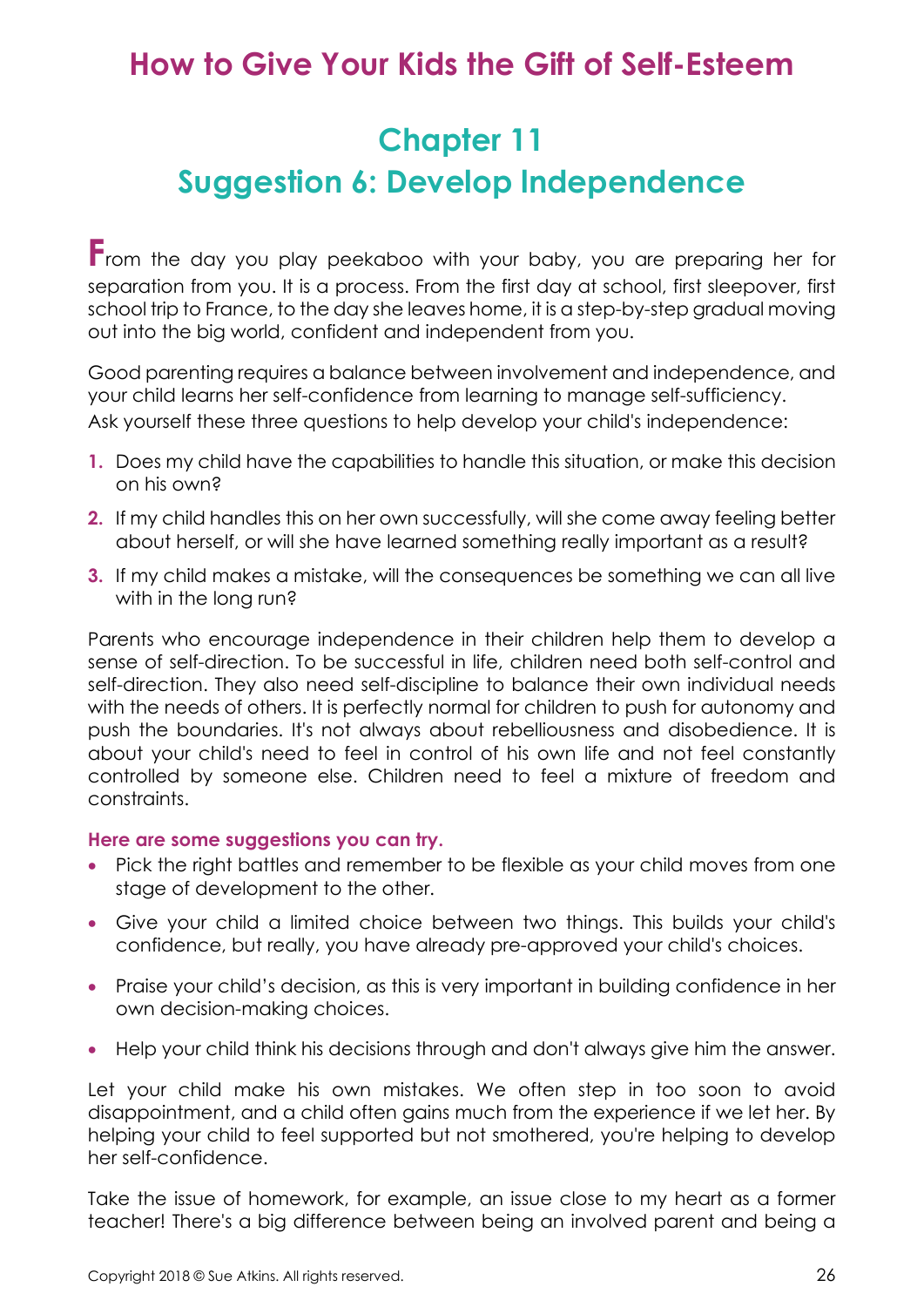parent who does too much. When your child is young, parenting is about helping him learn the discipline of homework and making sure he allocates enough time for it, understands what is being asked, and that it is done well. In the early years of homework, it is about developing good habits, a regular time, a clean table, the right equipment, and support if he needs help. But as your child gets older, he must learn to manage these tasks himself. He must learn what is expected of him and what is mediocre work or top-notch work. Then the focus is on the habit of homework and where he does it. It is about allowing him to accept responsibility for his own work. In secondary school, your involvement is limited to when you are explicitly asked to help, if you can. Again, the key is about being flexible and changing as your child develops and matures.

It is only natural for your child to seek independence from you, and you need to stay flexible in granting her autonomy. If you can exercise it in a way that allows you to maintain ultimate control, then you have both won.

The arguments that may arise while your child is striving toward independence is a pain, but actually, if you stand back and look at the bigger picture-the destination of your parenting-it is a desirable trait in your child. Too much passivity isn't a good thing to encourage in a child, as it robs him of control, and ultimately his self-esteem and confidence in handling the world. Your child is showing you that he is an individual and that he is growing up when he challenges your way of doing things.

To develop self-esteem, children need psychological space. If you are too emotionally wrapped up in your child's life, she will feel smothered and overprotected. She will not flourish. Children need to feel attached emotionally to their parents but also separate from them. Children have a right to their own emotions and feelings. They need to sort out for themselves how they feel about things. Remember, children need some emotional privacy, and they don't always feel like talking. Just be ready and available when they do. It's all about achieving a balance!

Copyright 2018 © Sue Atkins. All rights reserved. 27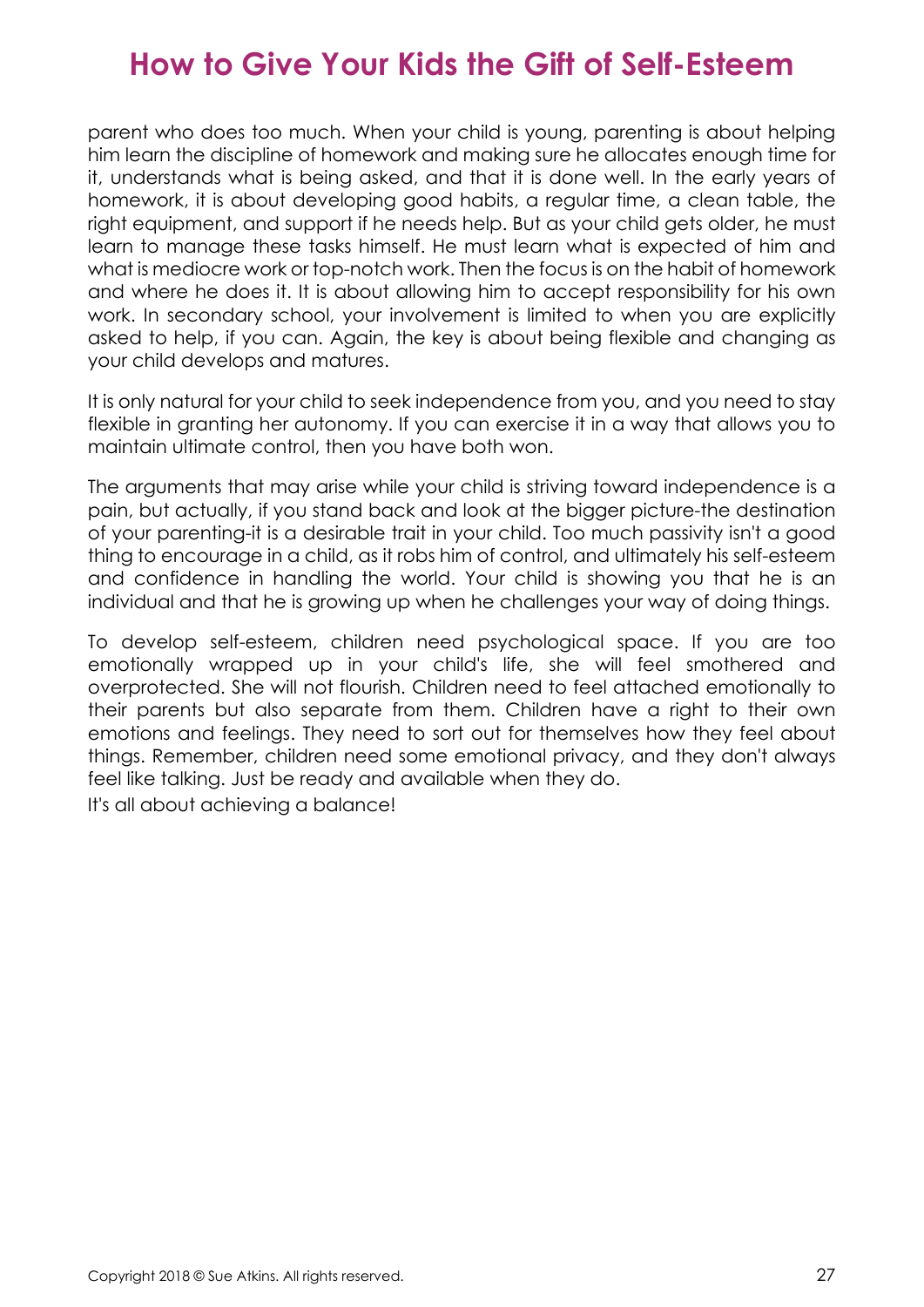# **Chapter 12 Suggestion 7: Treat Your Child with Respect**

Your relationship with your child is the foundation of her relationship with others. If you treat your child with compassion, kindness, and respect, she will grow up to be concerned about others, caring, considerate, and respectful towards others. If you are uncaring, rude, and dismissive, then it is very likely she will turn out the same as she grows up.

#### *The key to your family culture is how you treat the child who tests you the most.*

#### - **Stephen R. Covey**

Respect is the key energy of a good family, as it brings everyone together. It creates a strong family unit that can handle whatever challenges are thrown at it like divorce, bereavement, redundancy, or any of life's ups and downs. When a parent shows respect and unconditional love to the most difficult child in the family {at that time), it creates trust and the whole family learns this culture as well. Families don't die from their setbacks, but they can wither and die from a negative, sarcastic, taunting, or guilt-ridden culture within a family.

Many parents worry too much about whether their child respects them, and they don't think enough about whether they treat their child with respect. Children naturally look up to their parents and want to be like them. If you are being a respectful role model, your child will respect you and learn to respect others. It might be helpful to remember that even when your child is contrary, rebellious, or argumentative he is probably not behaving this way out of spite and disrespect, but going through a particular stage of development, like adolescence. He is trying to assert his individuality and express control over his own life.

Remember, respect is not measured in whether people agree with you-it is measured in how they behave towards you when you disagree. Of course, some children may have behavioural problems, which need professional support, but generally speaking, if you treat your child with respect, she will respond with respect towards you.

When your child speaks or acts in a way that is disrespectful, the first question you should ask yourself is, *"Why do I think my child did this?"* not, *"How can I make my child respect me?"*

#### **So, do you treat your child with respect?**

Respect is not the same as being your child's friend or equal. Remember, you're the parent and he's the child. Sometimes you need to assert your authority in ways that can't be done if you're being his "mate." It's confusing for a child, too, if he feels his parent depends on him emotionally, particularly during a divorce or times of stress.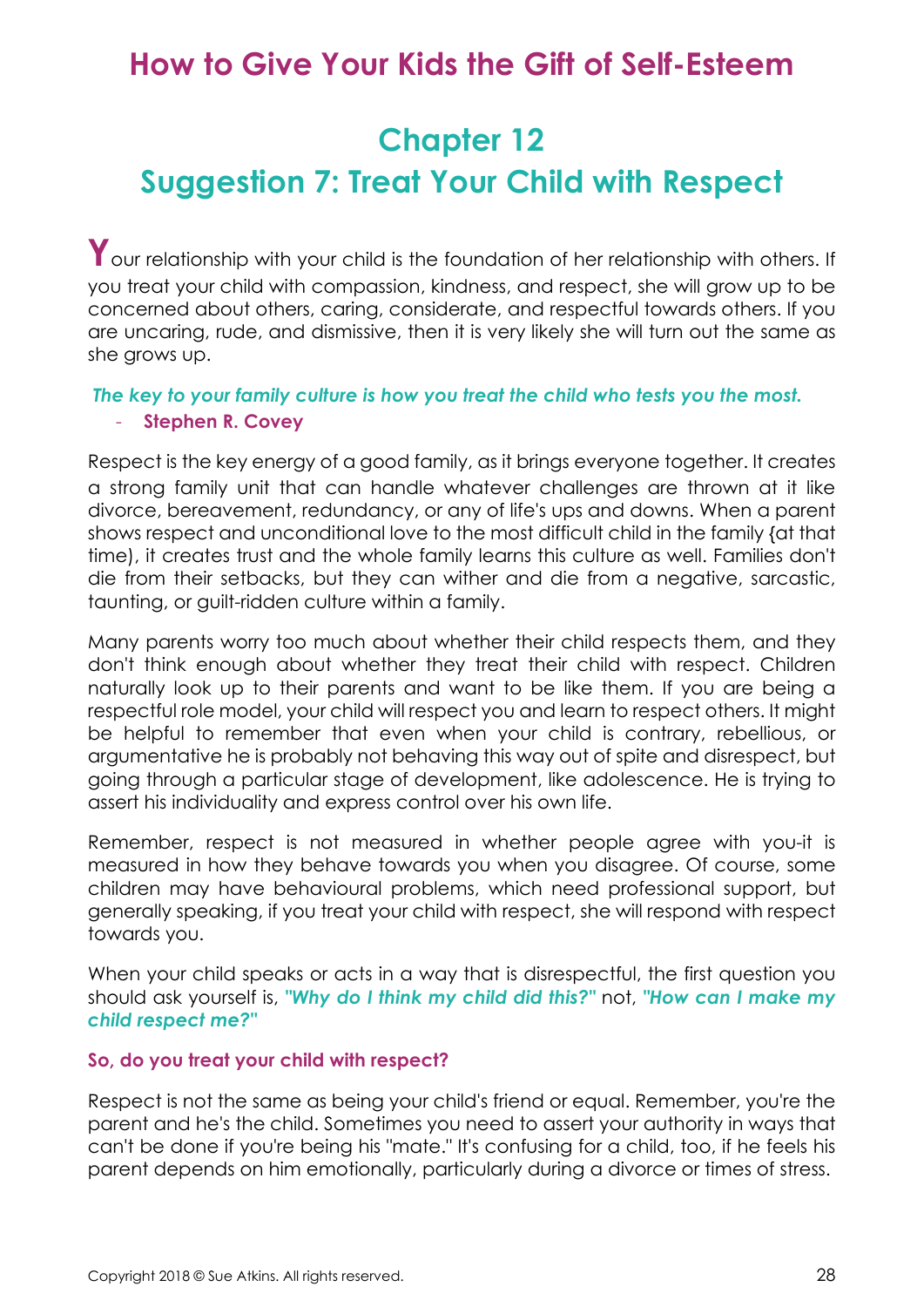Your child needs to act his age and have a carefree childhood as much as possible. It sounds obvious but speak politely to your child and respect her opinion, pay real attention when she is speaking to you. Treat her kindly, and don't interrupt when she is speaking. It distresses me to hear parents telling their children to "shut up" or say things that humiliate or embarrass them in front of other people. They berate them, interrupt them, don't pay real attention to them, and speak to others in front of them as if they don't exist. I suppose they're demonstrating that they have the upper hand and are more powerful. Unfortunately, these actions do nothing to enhance a child's self-esteem or create family respect or unity.

Showing respect can be in the way you communicate with your child. There is a huge difference between talking at and talking with your child-rather like laughing at or laughing with someone. Parents need to guard against the conversation that always feels like a lecture, an inquisition or a nag.

#### **Do you talk at your child, or with your child?**

It's so easy to fall into a one-way dialogue, where you are monitoring, instructing, or trying to pass on life's lessons, but that can be very demoralising and boring for a child. Children, just like us, want to be heard. They want their point of view valued, not corrected. It shows that you are genuinely interested in what they have to say and that you want to spend time talking with them and understanding them.

#### **Here are some ideas on two-way communication:**

**Pay attention.** Concentrate on what your child is saying by putting the paper down, stop gardening, making the tea, or whatever. Actively listen with your eyes, as well as your ears. Let your child feel she is important and interesting.

**Actively ask your child's viewpoint**. Ask your child what he thinks or would have done in the same situation.

**Ask open-ended questions** to get more than a yes or no answer, such as, *"What did you enjoy most about the film?"* Any what questions are good, open-ended questions.

**Don't interrupt.** Let your child have time to formulate her sentences and finish what she wants to say. Children think slower than adults, and when you cut your child off, you are sending the message that you don't really care about what she has to say.

**Be sincere and genuine.** Don't just ask banal questions for the sake of it-be really interested. It shows respect Another way to show respect is to be careful in your choice of expressions.

#### *"Don't answer me back!"*

#### *"If I want your opinion, I'll ask for it!"*

#### *"You'll understand when you're older!"*

These statements are rude and patronising. There are other more polite ways of telling your child that you're making a final decision on what he thinks isn't right for this situation. You also might be in a hurry, or stressed, so the best thing to say is that you're going to use your authority and will explain to him later about your decision.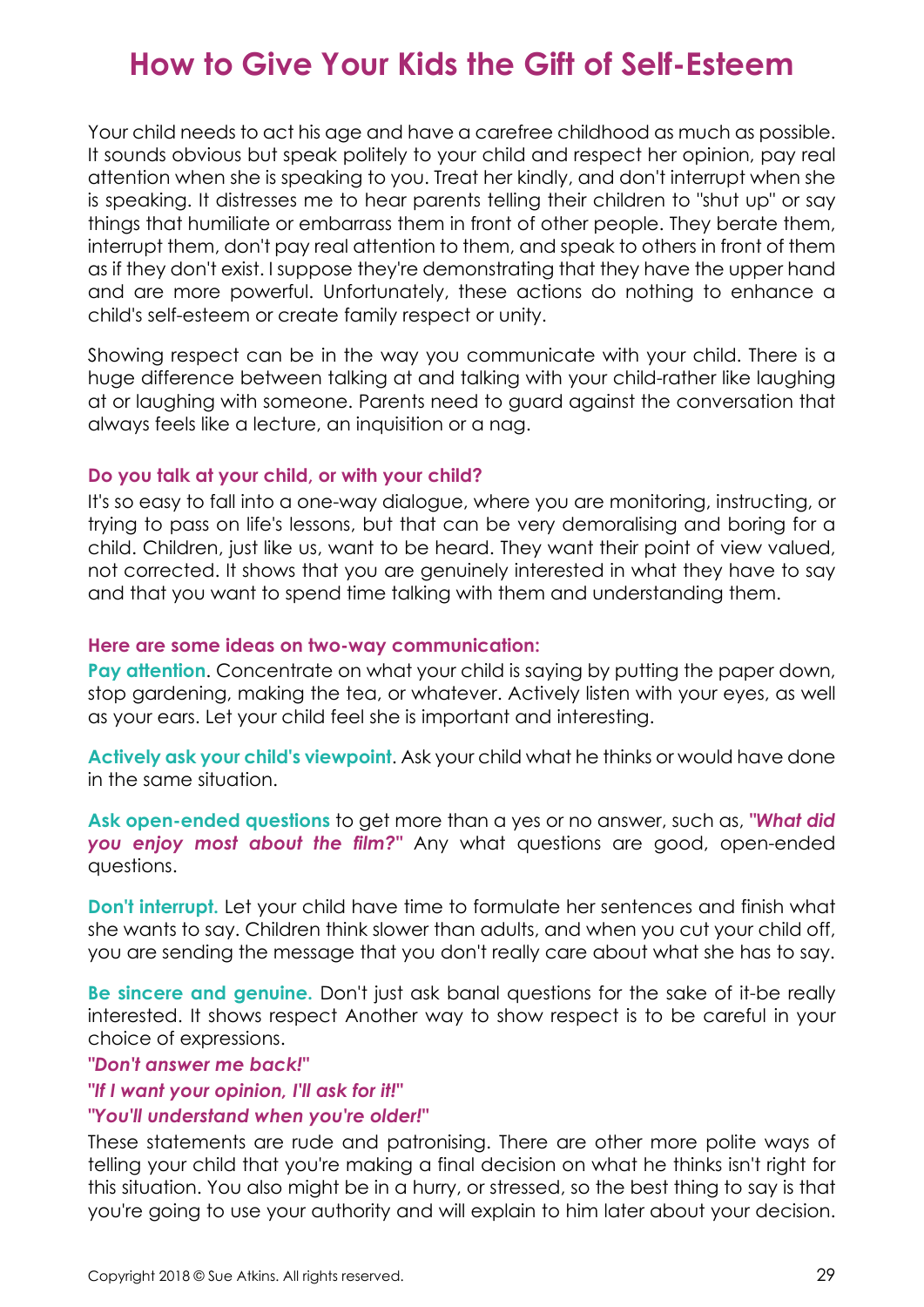And, of course, remember to keep your word and do just that. If you have built a culture of respect, your child will understand.

The key skill you're trying to develop is to be able to disagree and discuss their disagreements respectfully. At times, you as the adult may have to make the final decision. Part of respecting a child is also allowing her to act her age and enjoy being at her stage of development. It's about living life in the present.

**Children grow up so fast anyway. They all develop at different rates, so it is worth remembering childhood is not a race to see who gets to adulthood first!**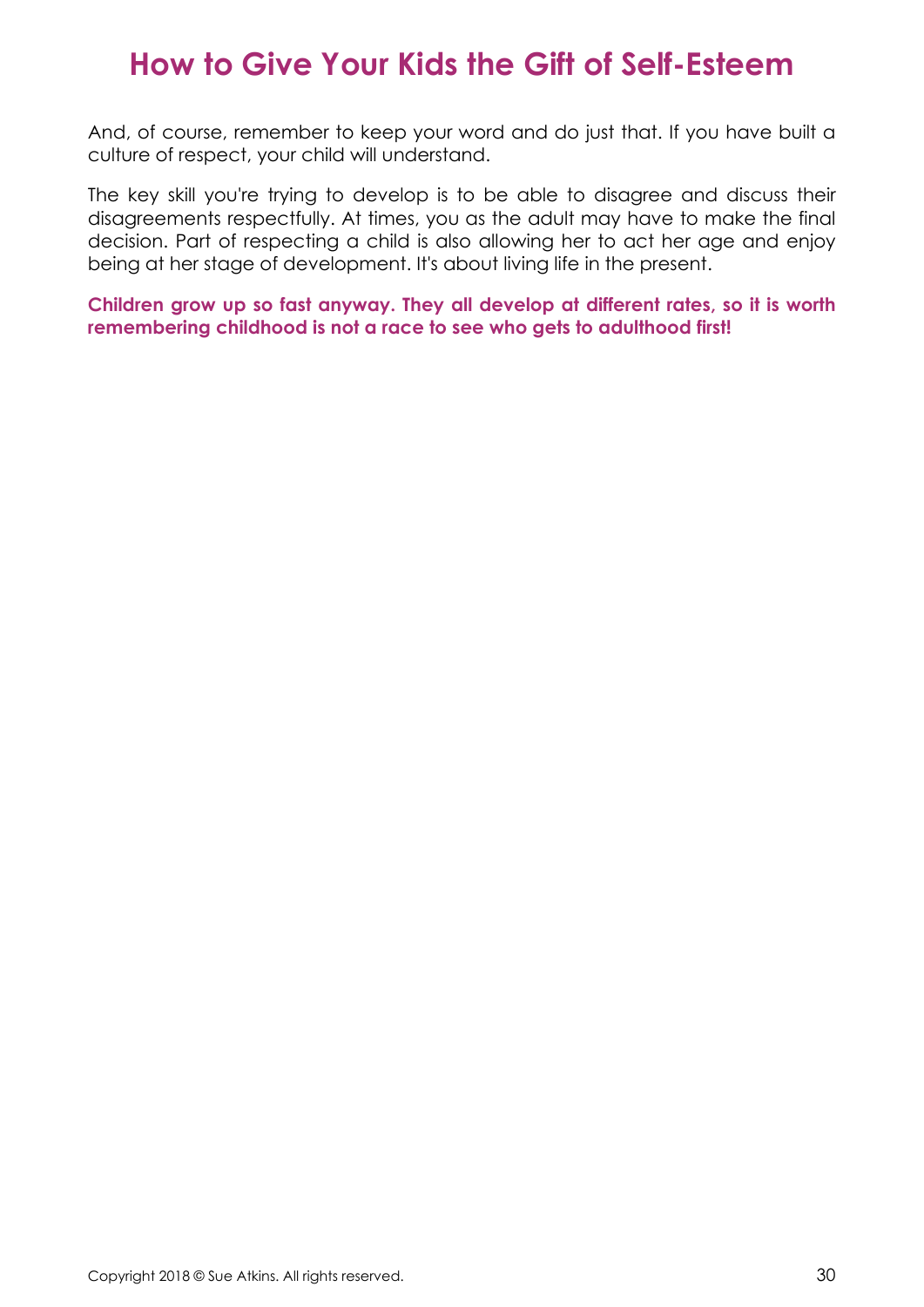### **Conclusion**

**I** hope these suggestions for building your child's self-esteem seem practical, relevant, and thought provoking. We all love our children and want the very best for them. But sometimes we need a bit of help in sorting out the wood from the trees at a particular time in our lives or our children's stage of development. I think it helps to remember that we are all a work in progress and are doing our best. We all want to bring up happy, well-balanced, confident children, and it is just our bad luck that they didn't come with a handbook! Even if they did, would we really bother to read it, or would we just get on with having fun and discovering for ourselves anyway?

*"Fifty years from now, it will not matter what kind of car you drove, what kind of house you lived in, how much you had in your bank account, or, what your clothes looked like. But the world may be a little better, because you were important in the life of the child."*

- **Forest E. Witcraft** 

**Enjoy your children. They are the windows to your soul and the adults of tomorrow!**



The Parenting Expert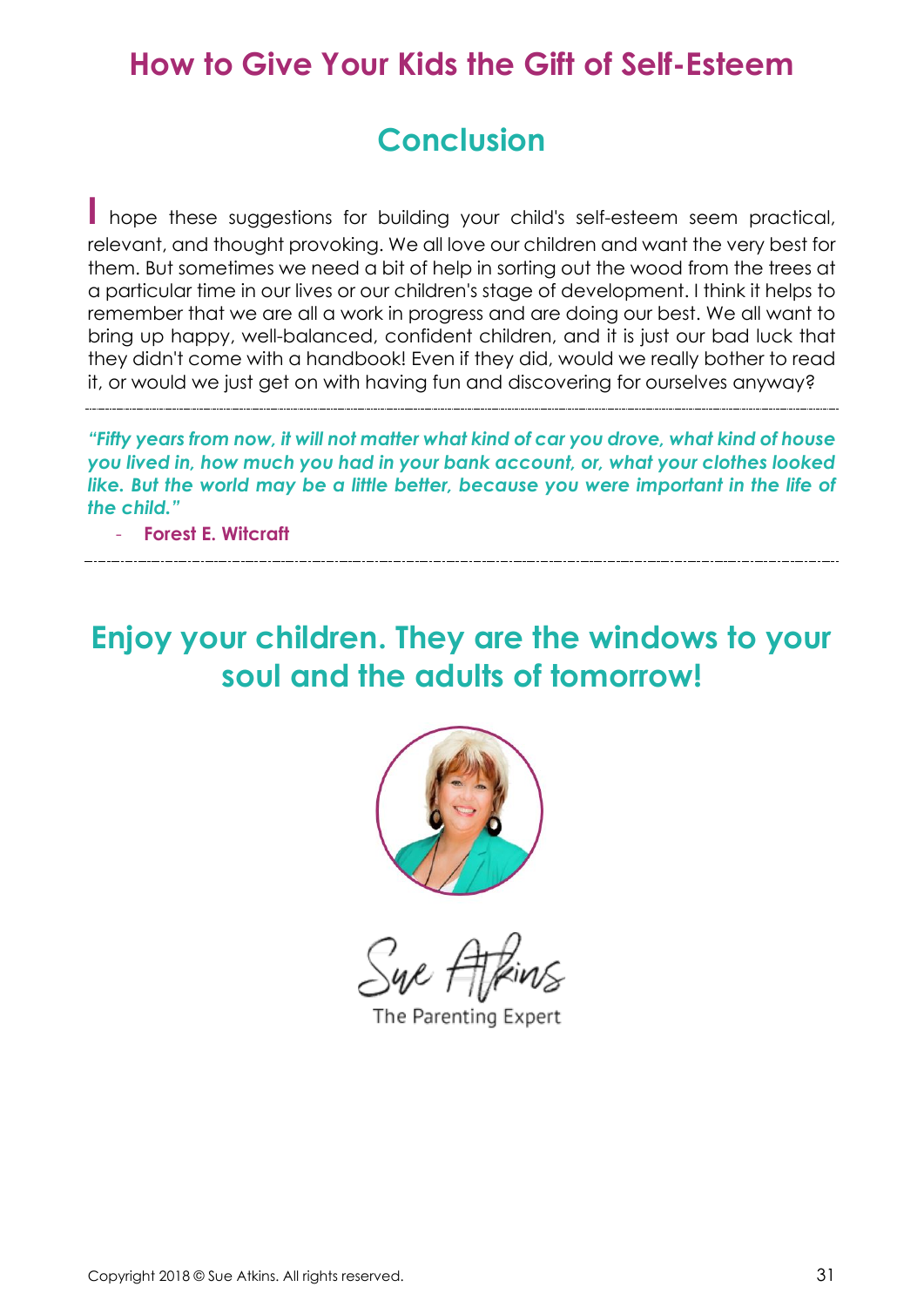**I hope you have enjoyed this eBook – here are details of my other publications:** 

**'THE CAN DO KID' Journal for Super Heroes**



**Available from my [Online Shop](https://sueatkinsparentingcoach.com/product/the-can-do-kid-journal-for-super-heroes/)**

**The Divorce Journal for Children**



**Available from my [Online Shop](https://sueatkinsparentingcoach.com/product/the-divorce-journal-for-kids/)**

#### **Raising Happy Children for Dummies**



**Available from [Amazon](https://www.amazon.co.uk/Raising-Happy-Children-Dummies-Atkins/dp/0470059788/ref=nodl_?) in Paperbook and Kindle versions**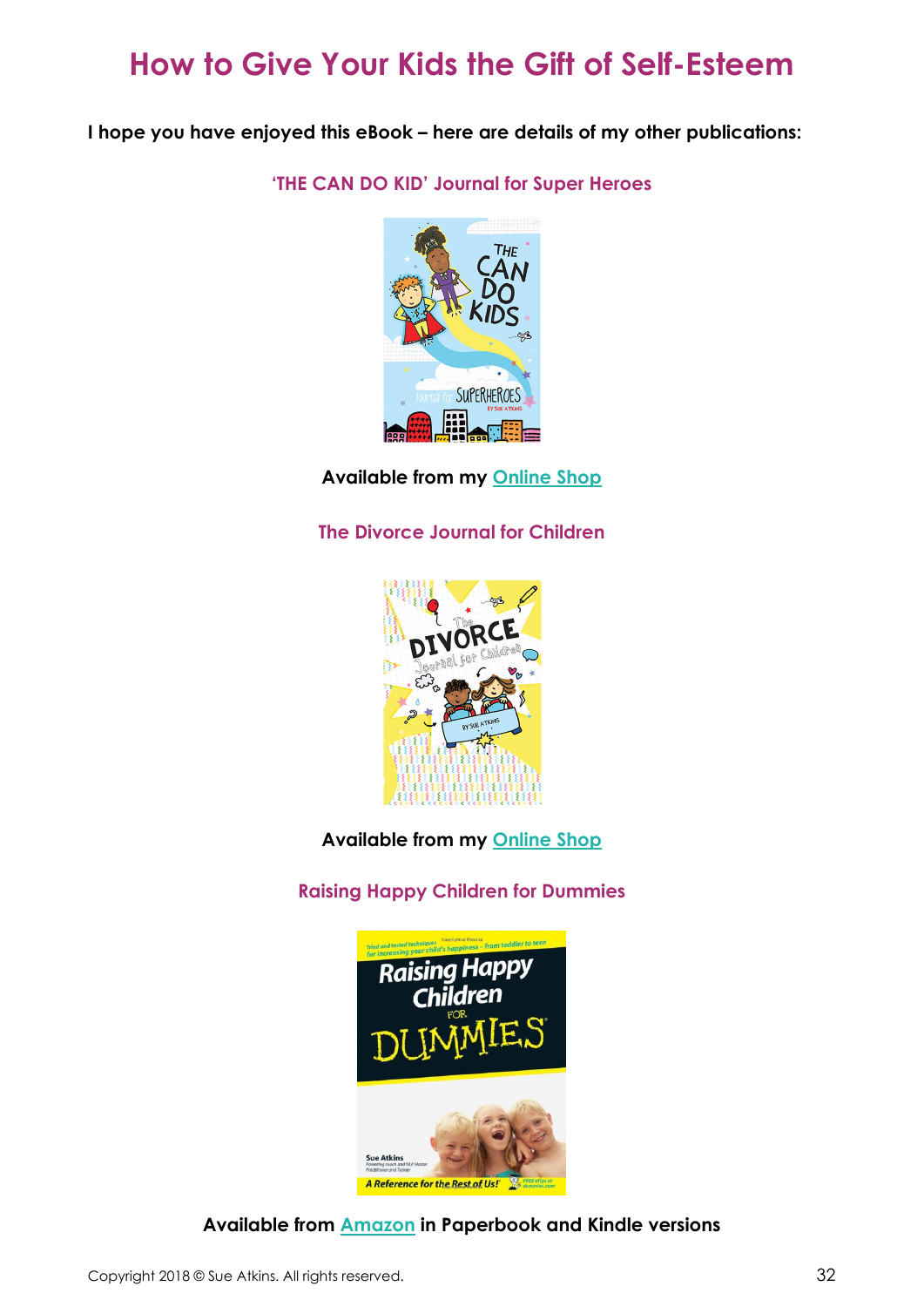#### **Parenting Made Easy**



#### **Available from my [Online Shop](https://sueatkinsparentingcoach.com/product/parenting-made-easy-how-to-raise-happy-children-paperback/) and [Amazon](https://www.amazon.co.uk/gp/product/0091940044)**

#### **Please feel free to visit my [Online Shop](https://sueatkinsparentingcoach.com/shop/) for my range of Conversation Cards and MP3 including:**

- Banish the Bickering Successful Strategies for Bringing up Siblings (MP3)
- Confidence Classes for Kids of all Ages (MP3)
- Coping with Change (MP3)
- Divorce (MP3 Series)
- Exam Success Made Easy (MP3)
- Handling Divorce Positively (MP3)
- How to be a Brilliant Parent (MP3)
- Living the Dream (MP3)
- Making the Big Leap to Secondary School Successfully (MP3)
- Navigating the Choppy Waters of the Teenage Years (MP3)
- Positive Toddler Taming (MP3)
- Questions Children Ask About Divorce (Conversation Cards)
- Sleep Made Easy (MP3)
- So, What Exactly is Parent Coaching? (MP3)
- Talking About Divorce (Conversation Cards)
- Talking to Children About Divorce (Conversation Cards)
- The Business Owners Family Survival Toolkit (MP3)
- The Importance of Effective Communication (MP3)
- The Magical Toolkit of Studying, Learning & Spelling Made Easy (MP3)
- The Parental Journey (MP3)
- The Positive Parent Daily Workout (MP3)
- The Secret to Having Well-Behaved Kids (MP3)
- The Successful Teachers Bouncing Back Toolkit (MP3)
- Weighing Up Your Work/Life Balance (MP3)

#### **Please also check out my FREE to download Checklists, Guides and Diaries: [Resources](https://sueatkinsparentingcoach.com/resources/)**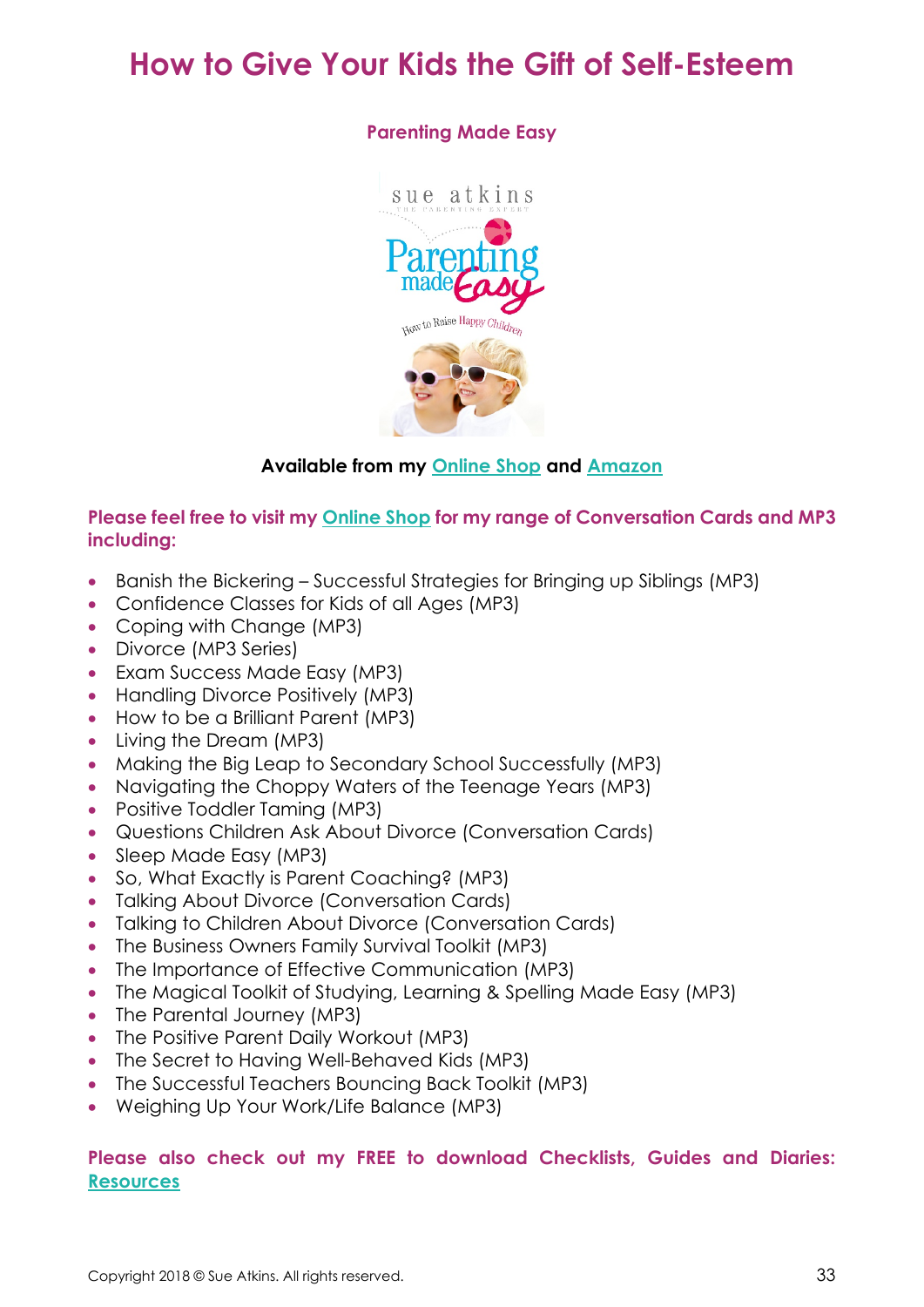### **My Parenting Club Online**

**My overriding passion is to make a difference to families and children, even if it is at the rate of one child at a time. I started thinking about how I could do this and share my experience, hints and advice on a regular basis, plus also ensuring that this was current and up-to-date, reflecting the issues of today.** 

*After all, if you buy a parenting book, once you have read it, you can refer to it time and time again, but the content remains static.* 

**I cover all age groups in the Club – from Babies to Teens and Beyond! and the content is updated several times a week and is jam-packed full of parenting resources for you including:**

- **My Quick Win Videos:** -Parenting hints, tips, techniques and advice delivered in short video format; at least 4 new ones released each and every week covering all aspects of Parenting for all age groups
- **eCourses** a new course released every month, once again around a wide range of parenting subjects
- **Expert Interviews** the full catalogue of my recorded chats with a wide range of Experts covering all aspects of parenting, bringing up children and challenges you may face
- **Webinars**  I host a monthly webinar which is free to join, members of my Club can access the full recordings of the entire range
- **My 'Extras'** including exclusive articles, recordings of TV and Radio appearances where I have appeared as the Parenting Expert

**Plus!!! a Community Forum, where you can post questions or share information with me and the other members, providing you with a support network and the opportunity to get up close and personal with me.** 

**You also receive Discounts!** As a Club Member you enjoy a discounted rate on all of my products and services from my Online Shop

**There is no minimum term and if you decide within the first 30 days, the club is not for you, just let me know and we will provide you with a refund and cancel your membership.**

#### **All of this for less than the cost of coffee and a cake in Costa per week!**

For more information, or to join, please click on the link below and as a special offer, enter the following code in the checkout process to receive a generous 25% lifetime discount on Membership!

#### **Code: SA25LIFE**

#### **[Join the Club Now!](https://sueatkinsparentingcoach.com/join-today/)**